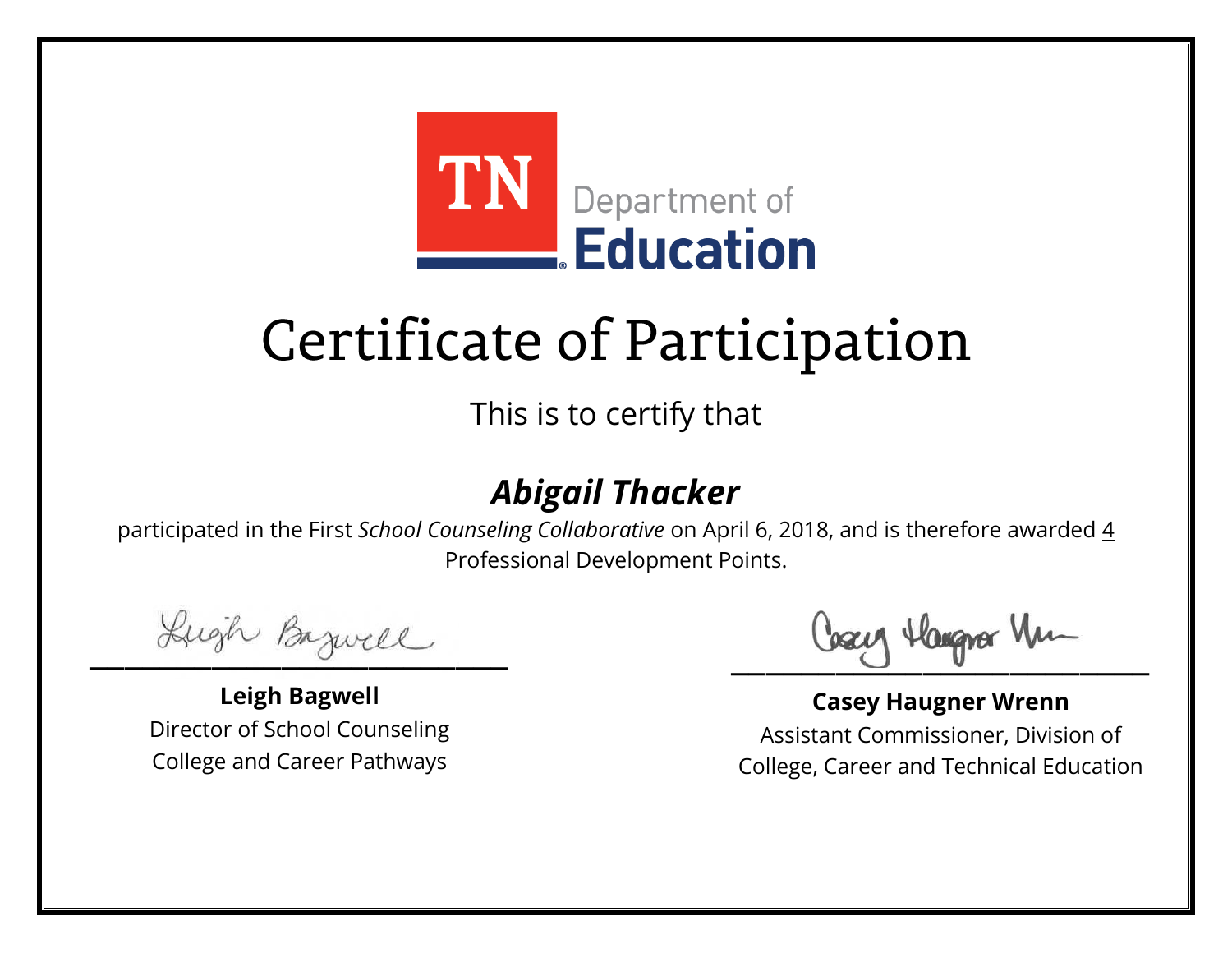

This is to certify that

### *Amanda Barker*

Lugh Bazwell

**Leigh Bagwell** Director of School Counseling College and Career Pathways

Losey Hangra Vm

**Casey Haugner Wrenn** Assistant Commissioner, Division of College, Career and Technical Education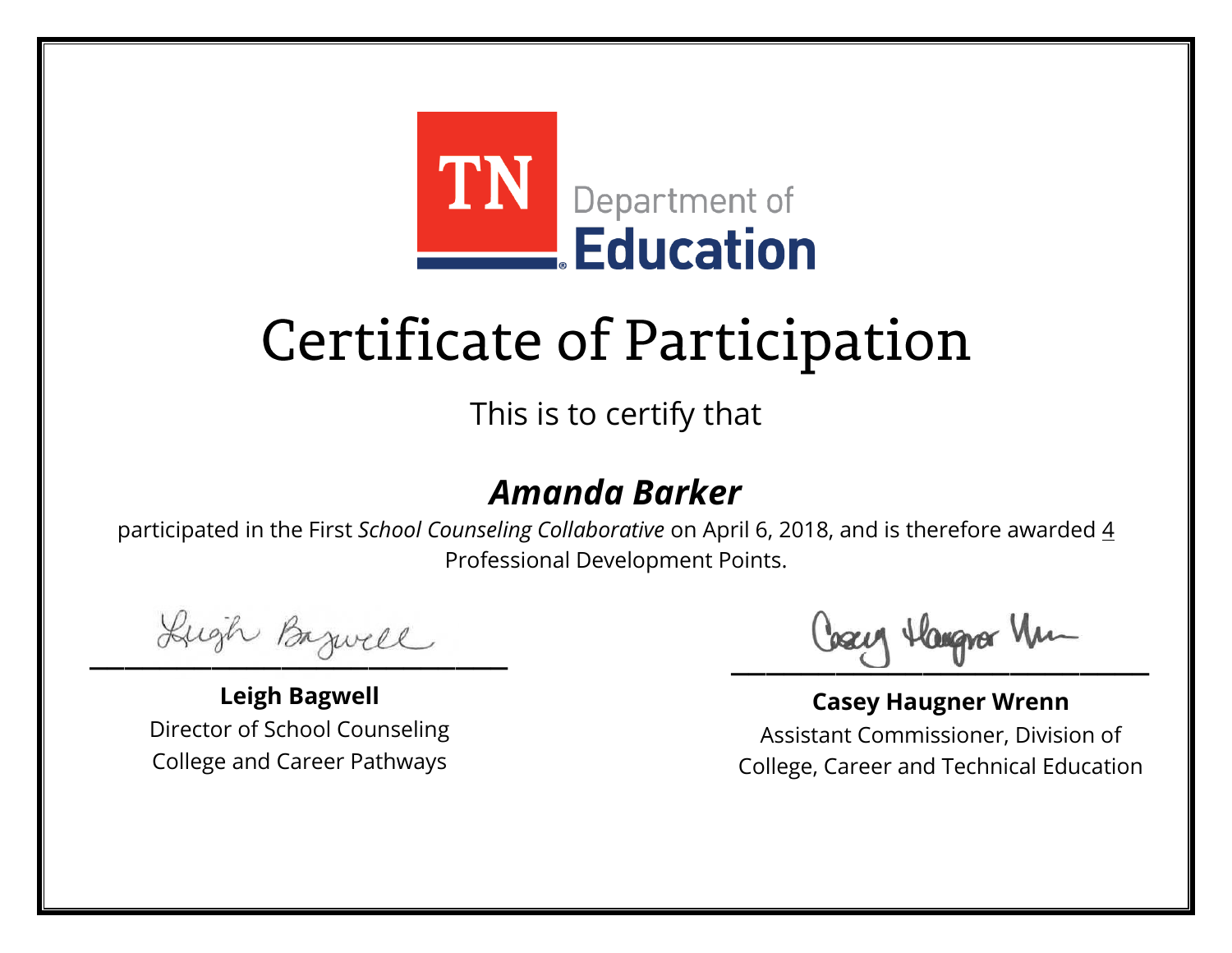

This is to certify that

### *Amanda Livesay*

Lugh Bazwell

**Leigh Bagwell** Director of School Counseling College and Career Pathways

Losey Hangra Vm

**Casey Haugner Wrenn** Assistant Commissioner, Division of College, Career and Technical Education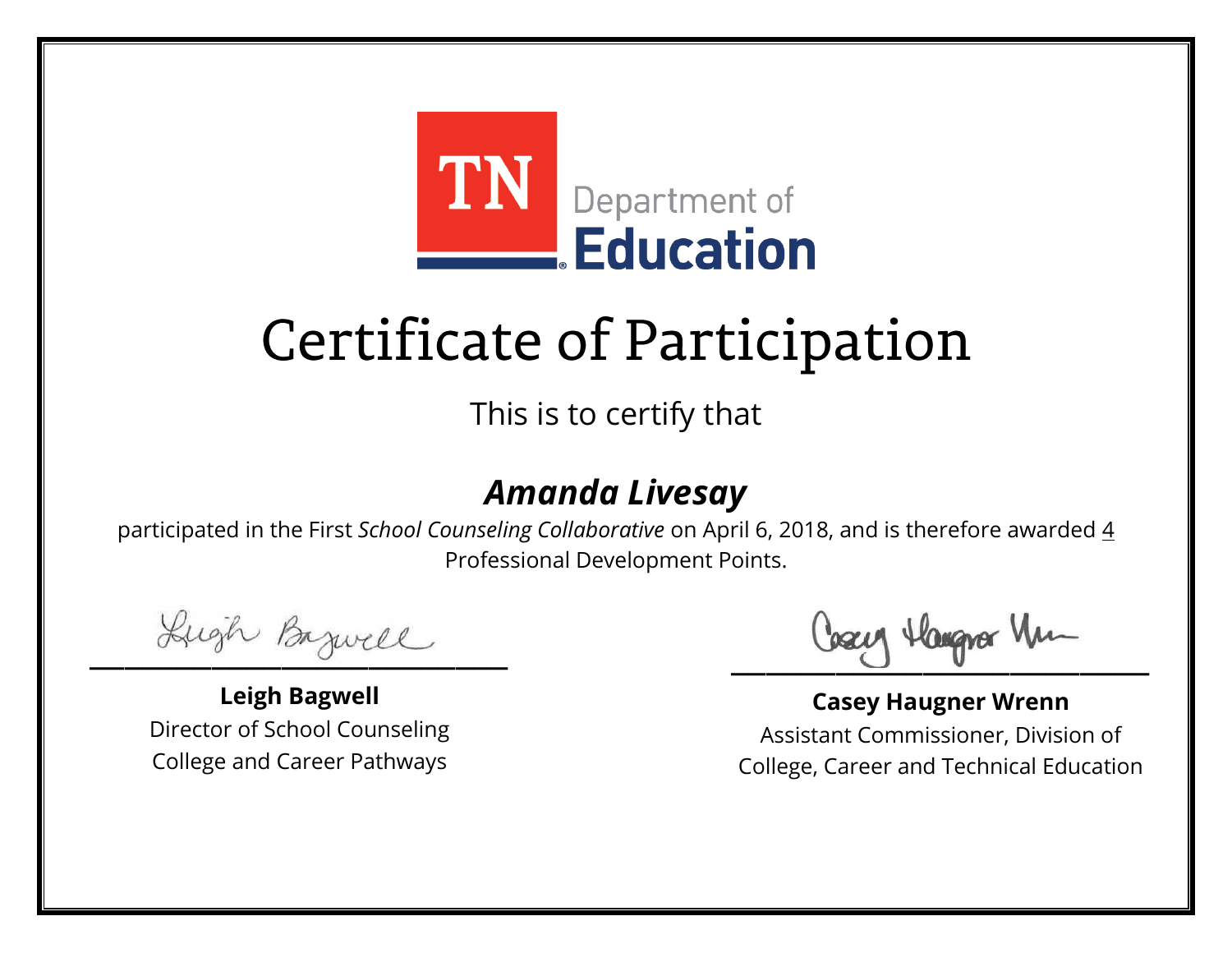

This is to certify that

#### *Amy Evans*

Lugh Bazwell

**Leigh Bagwell** Director of School Counseling College and Career Pathways

Cosey Hangra Vm

**Casey Haugner Wrenn** Assistant Commissioner, Division of College, Career and Technical Education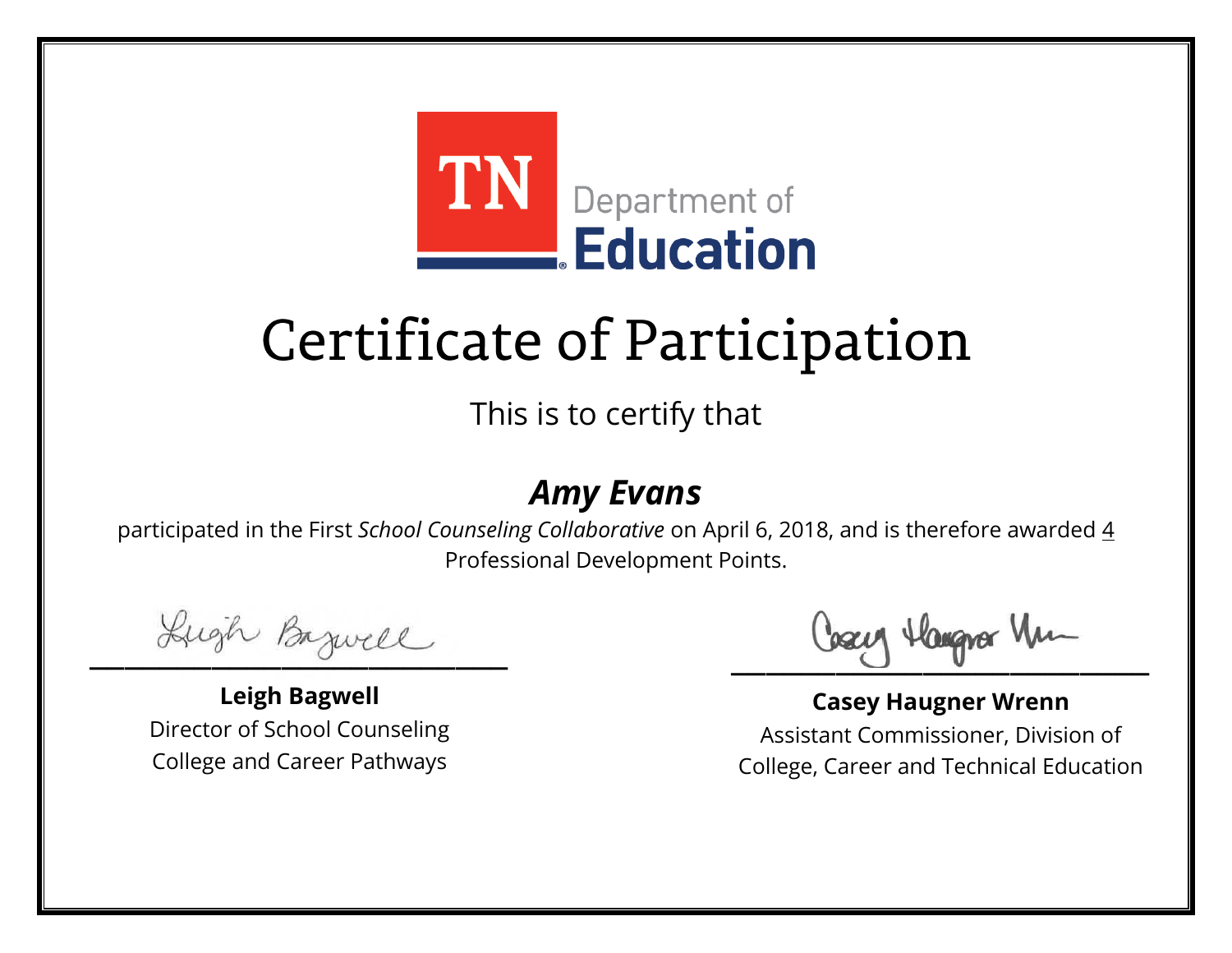

This is to certify that

### *Amy Helfenberger*

Lugh Bazwell

**Leigh Bagwell** Director of School Counseling College and Career Pathways

Losey Hangra Vm

**Casey Haugner Wrenn** Assistant Commissioner, Division of College, Career and Technical Education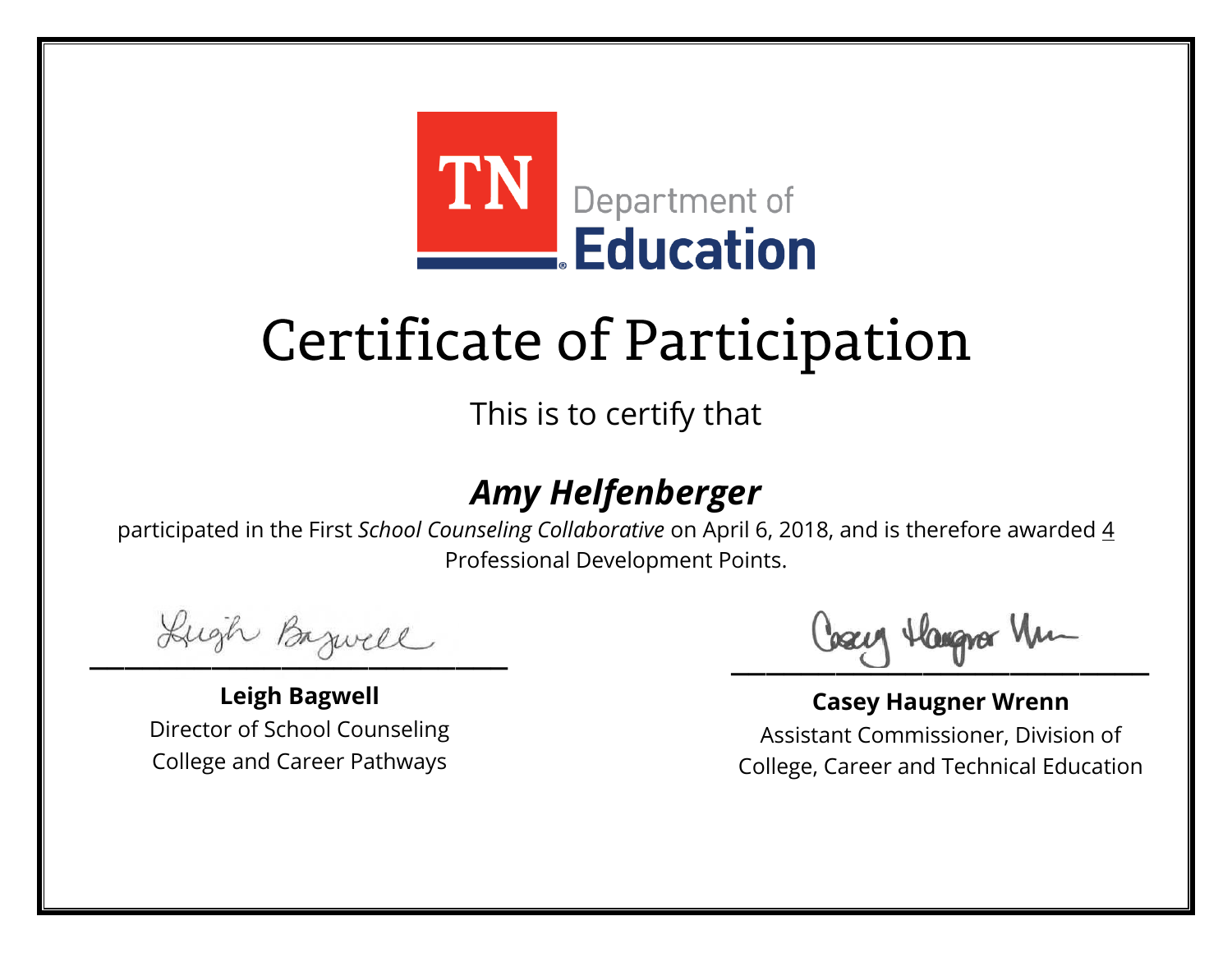

This is to certify that

### *Angela Collins*

Lugh Bazwell

**Leigh Bagwell** Director of School Counseling College and Career Pathways

Cosey Hangra Vm

**Casey Haugner Wrenn** Assistant Commissioner, Division of College, Career and Technical Education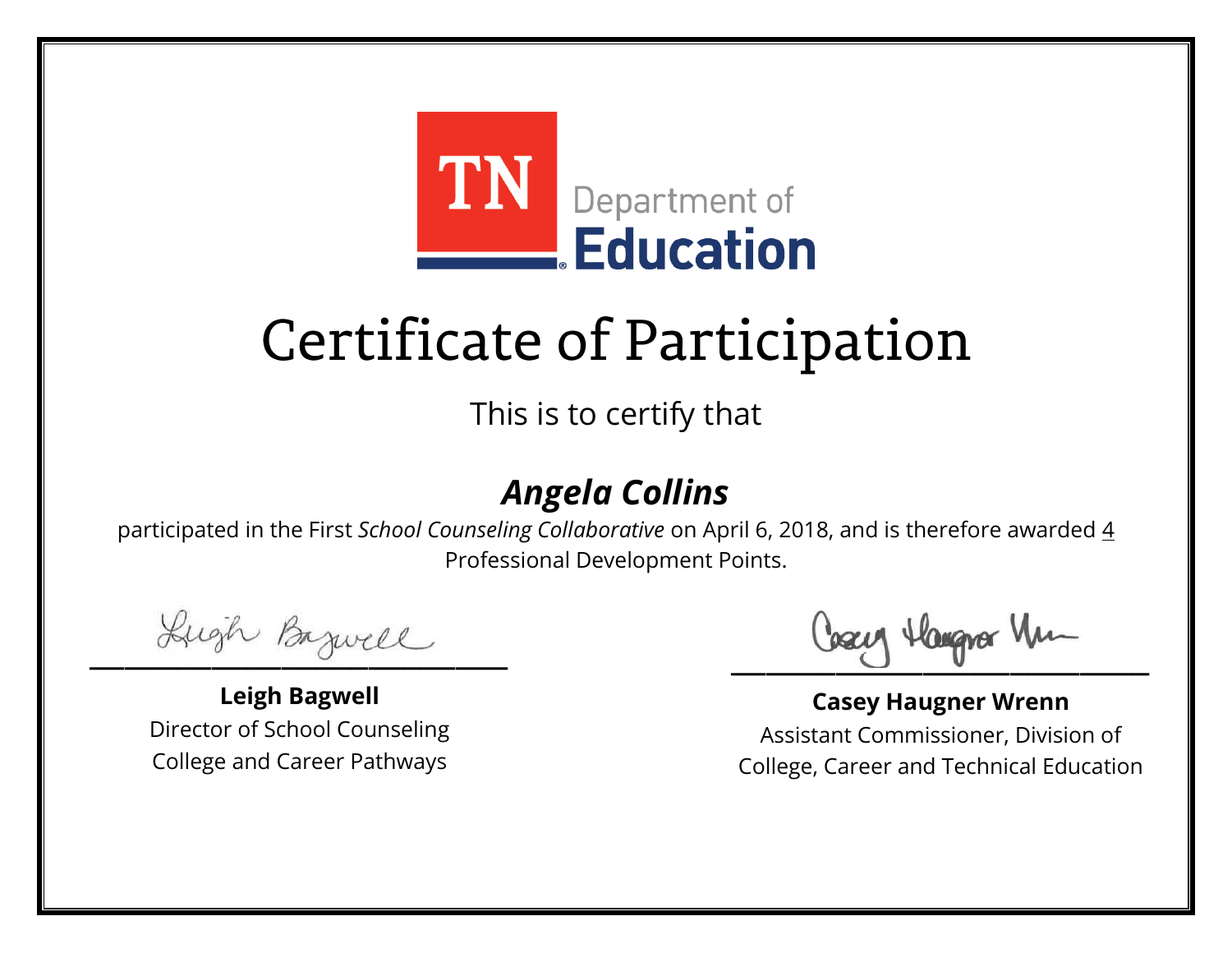

This is to certify that

### *Ashleigh Drake*

Lugh Bazwell

**Leigh Bagwell** Director of School Counseling College and Career Pathways

Cosey Hangra Vm

**Casey Haugner Wrenn** Assistant Commissioner, Division of College, Career and Technical Education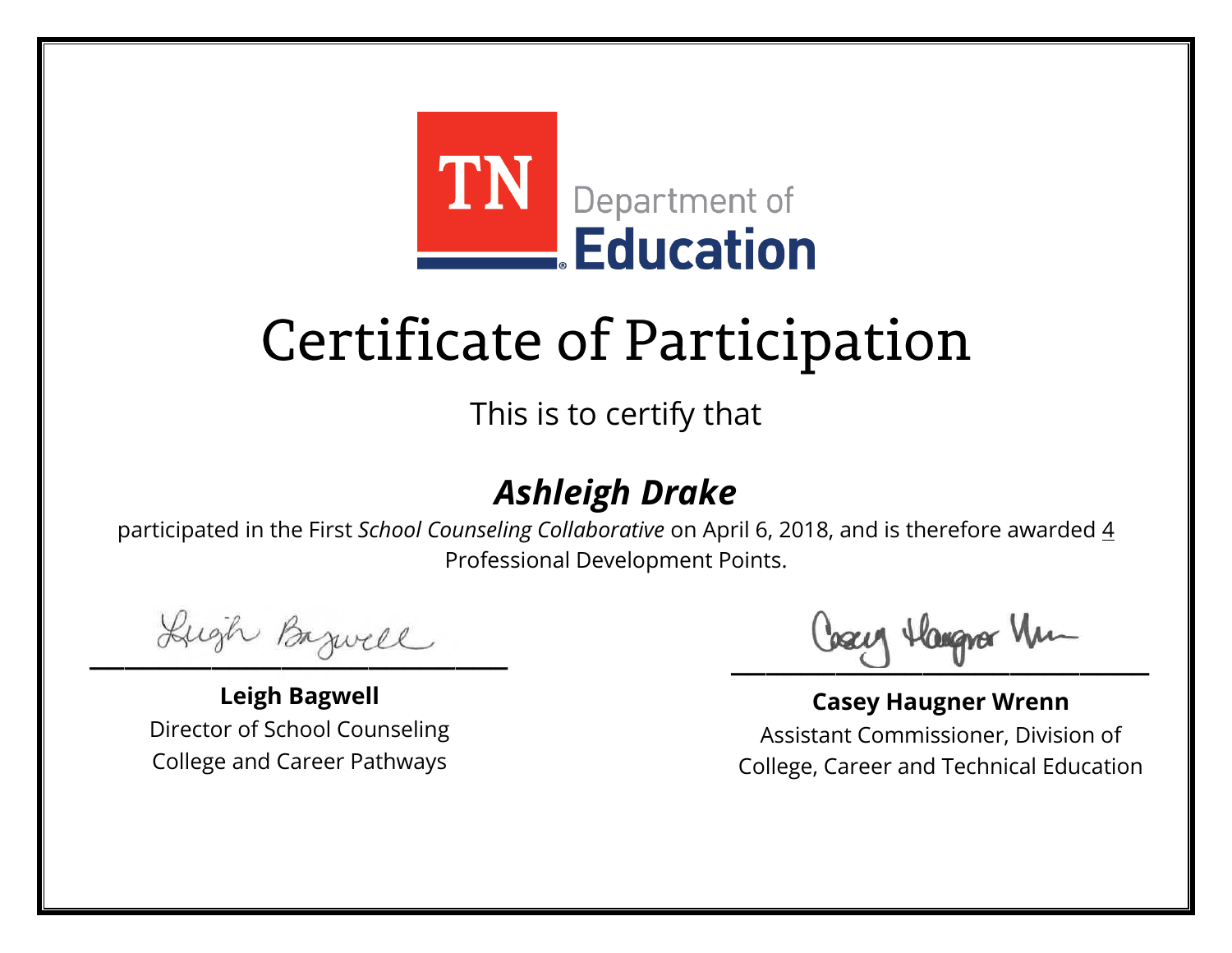

This is to certify that

### *Avery Wagner*

Lugh Bazwell

**Leigh Bagwell** Director of School Counseling College and Career Pathways

Cosey Hangra Vm

**Casey Haugner Wrenn** Assistant Commissioner, Division of College, Career and Technical Education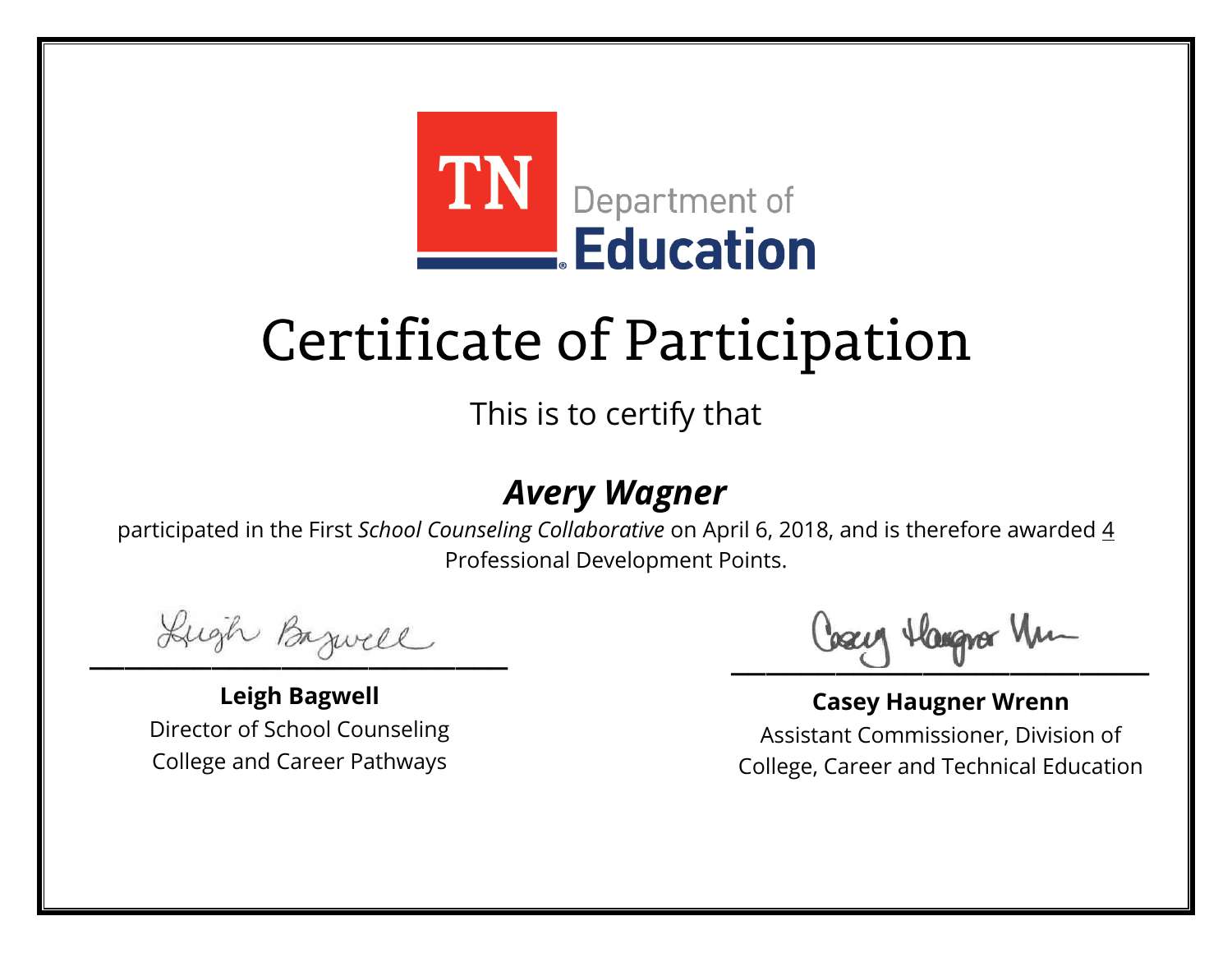

This is to certify that

### *Blair Adams*

Lugh Bazwell

**Leigh Bagwell** Director of School Counseling College and Career Pathways

Cosey Hangra Vm

**Casey Haugner Wrenn** Assistant Commissioner, Division of College, Career and Technical Education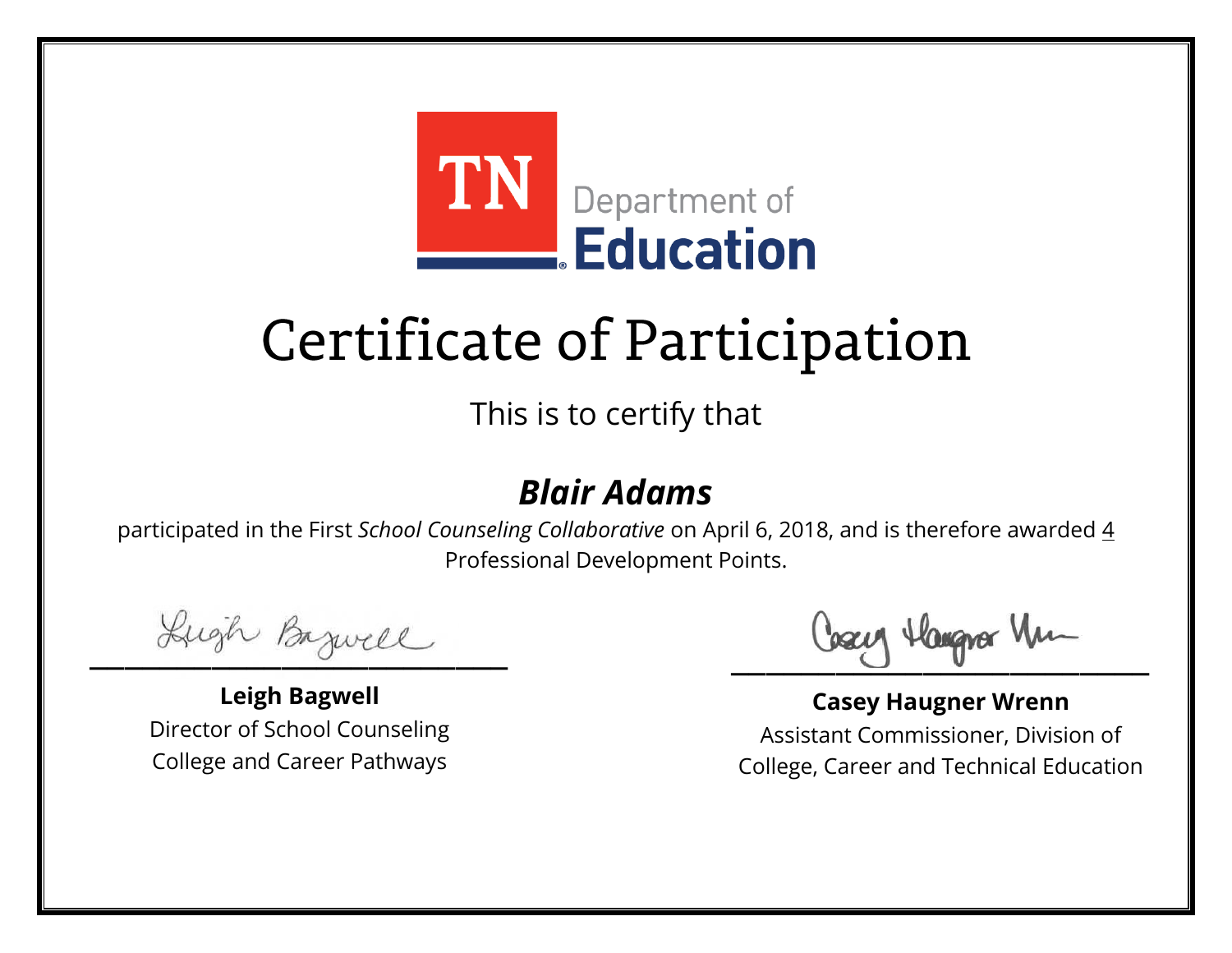

This is to certify that

### *Brandon Young*

Lugh Bazwell

**Leigh Bagwell** Director of School Counseling College and Career Pathways

Losey Hangra Vm

**Casey Haugner Wrenn** Assistant Commissioner, Division of College, Career and Technical Education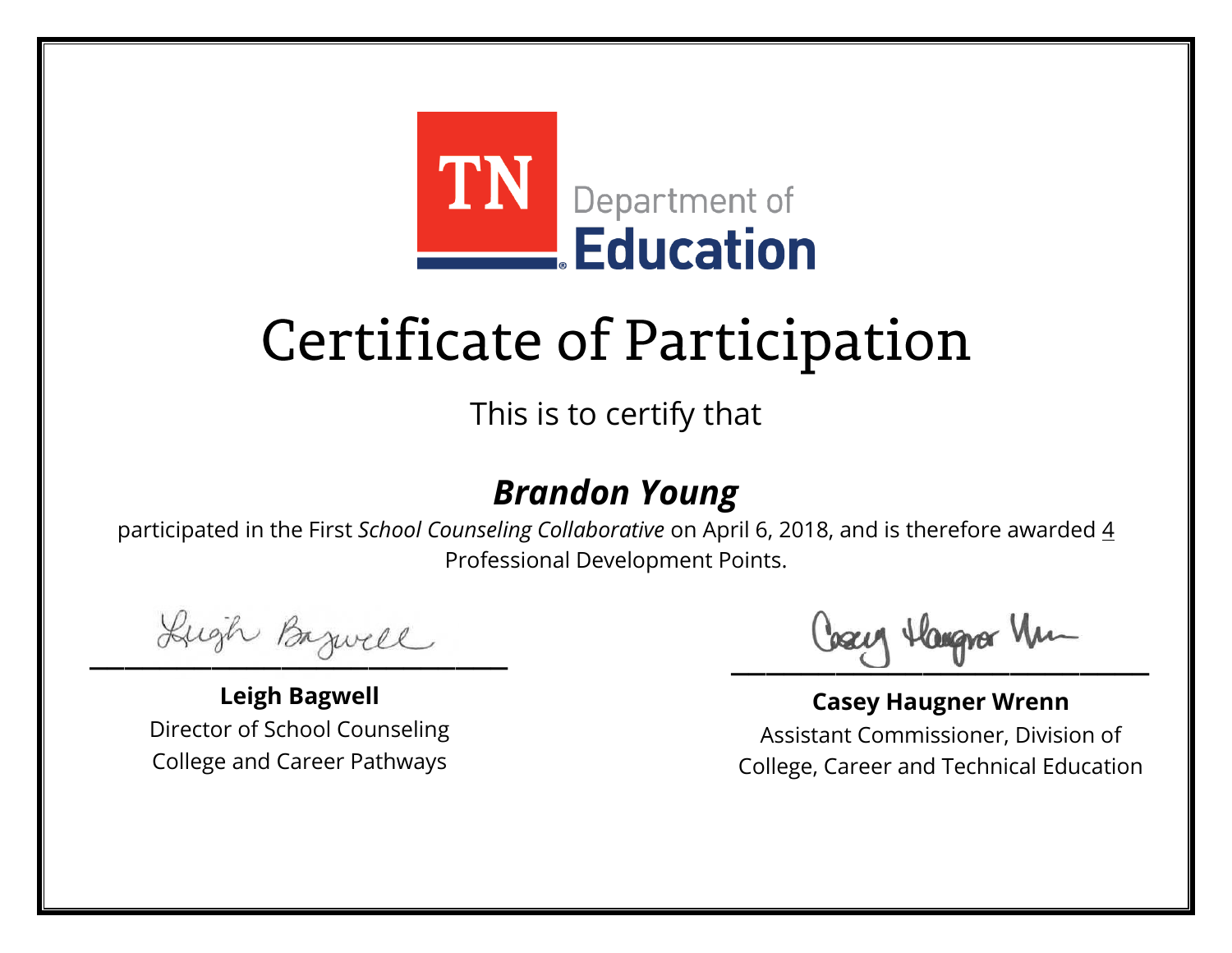

This is to certify that

#### *Bronwyn Hogan*

Lugh Bazwell

**Leigh Bagwell** Director of School Counseling College and Career Pathways

Cosey Hangra Vm

**Casey Haugner Wrenn** Assistant Commissioner, Division of College, Career and Technical Education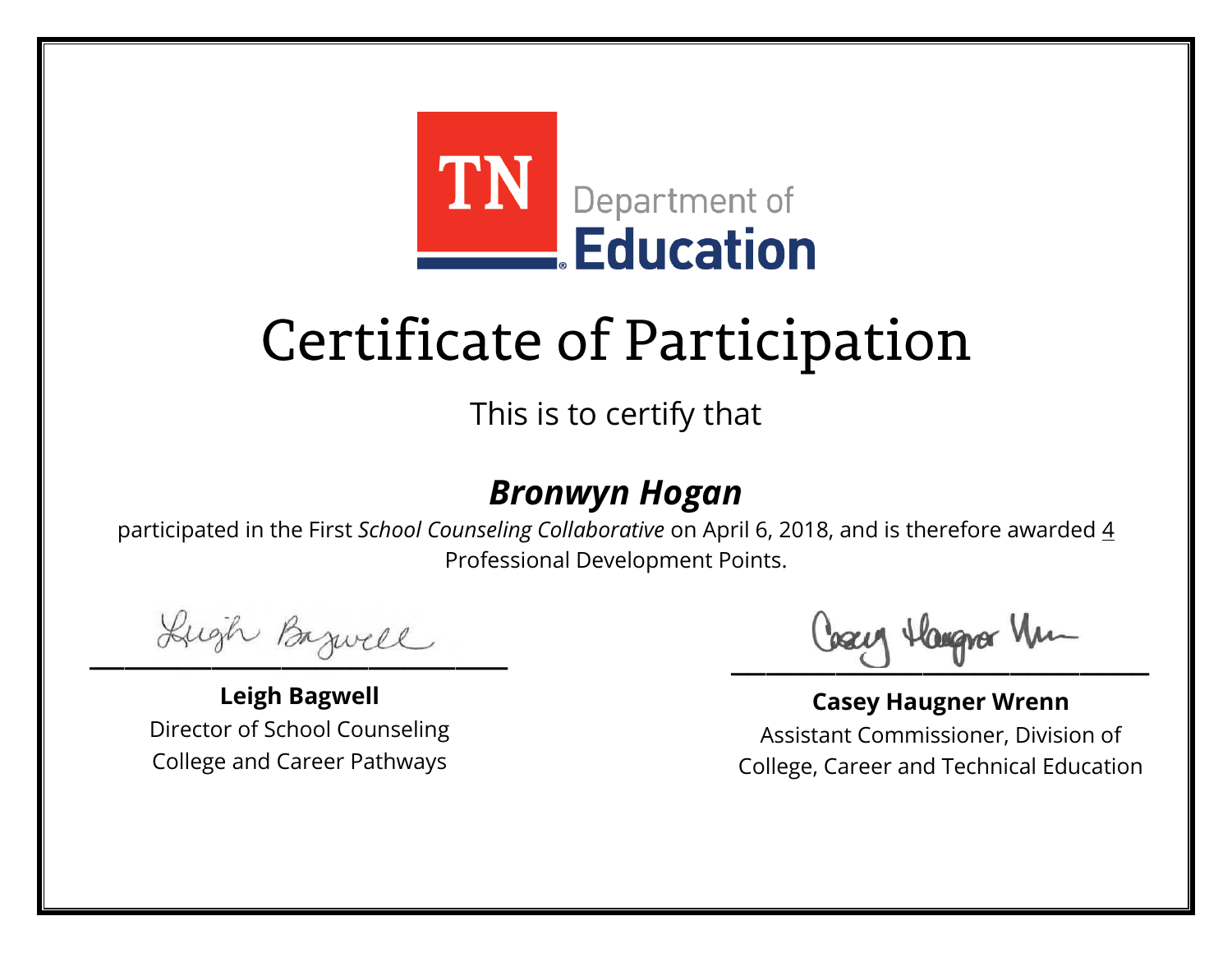

This is to certify that

#### *Brook Price*

Lugh Bazwell

**Leigh Bagwell** Director of School Counseling College and Career Pathways

Cosey Hangra Vm

**Casey Haugner Wrenn** Assistant Commissioner, Division of College, Career and Technical Education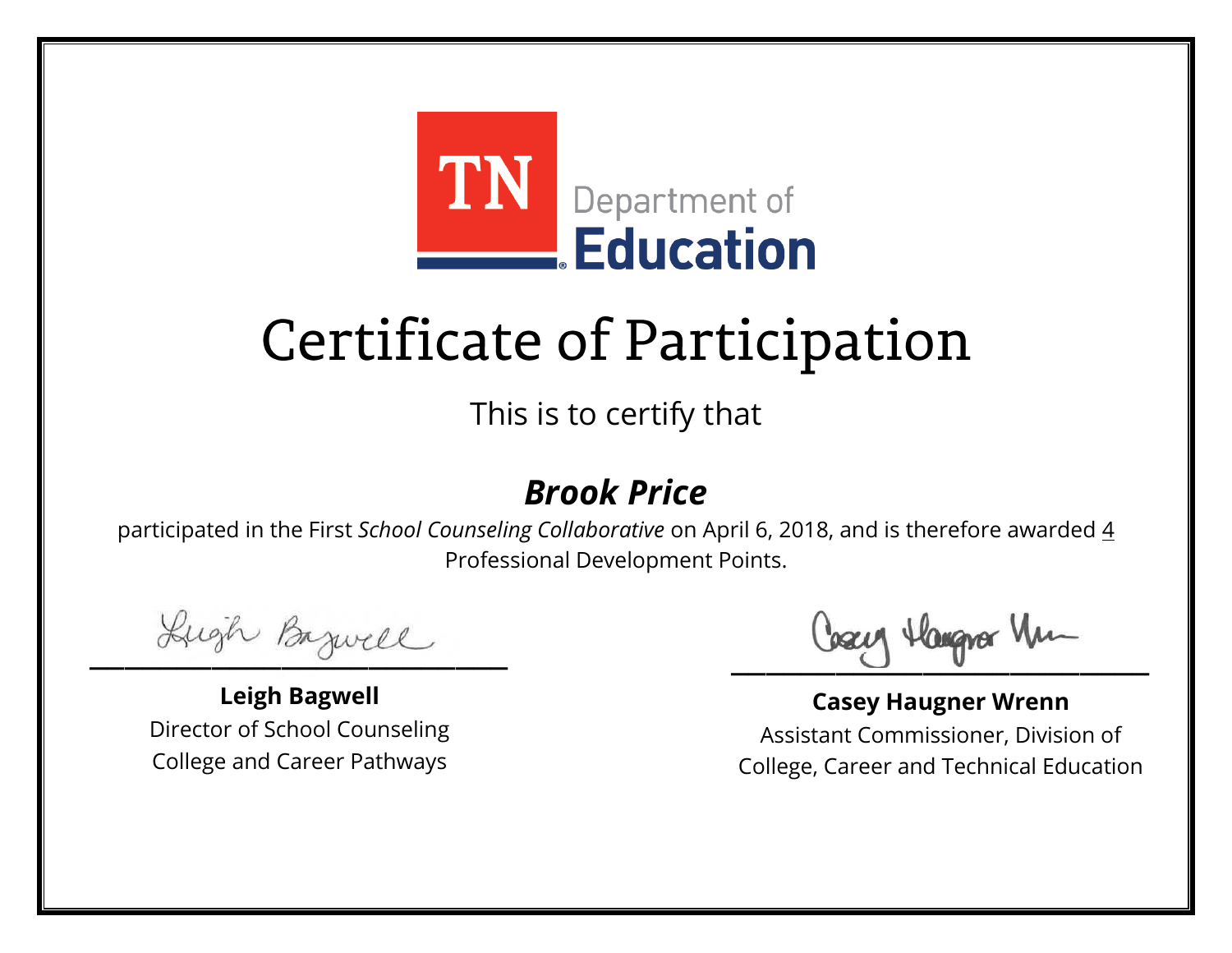

This is to certify that

### *C Combs*

Lugh Bazwell

**Leigh Bagwell** Director of School Counseling College and Career Pathways

Cosey Hangra Vm

**Casey Haugner Wrenn** Assistant Commissioner, Division of College, Career and Technical Education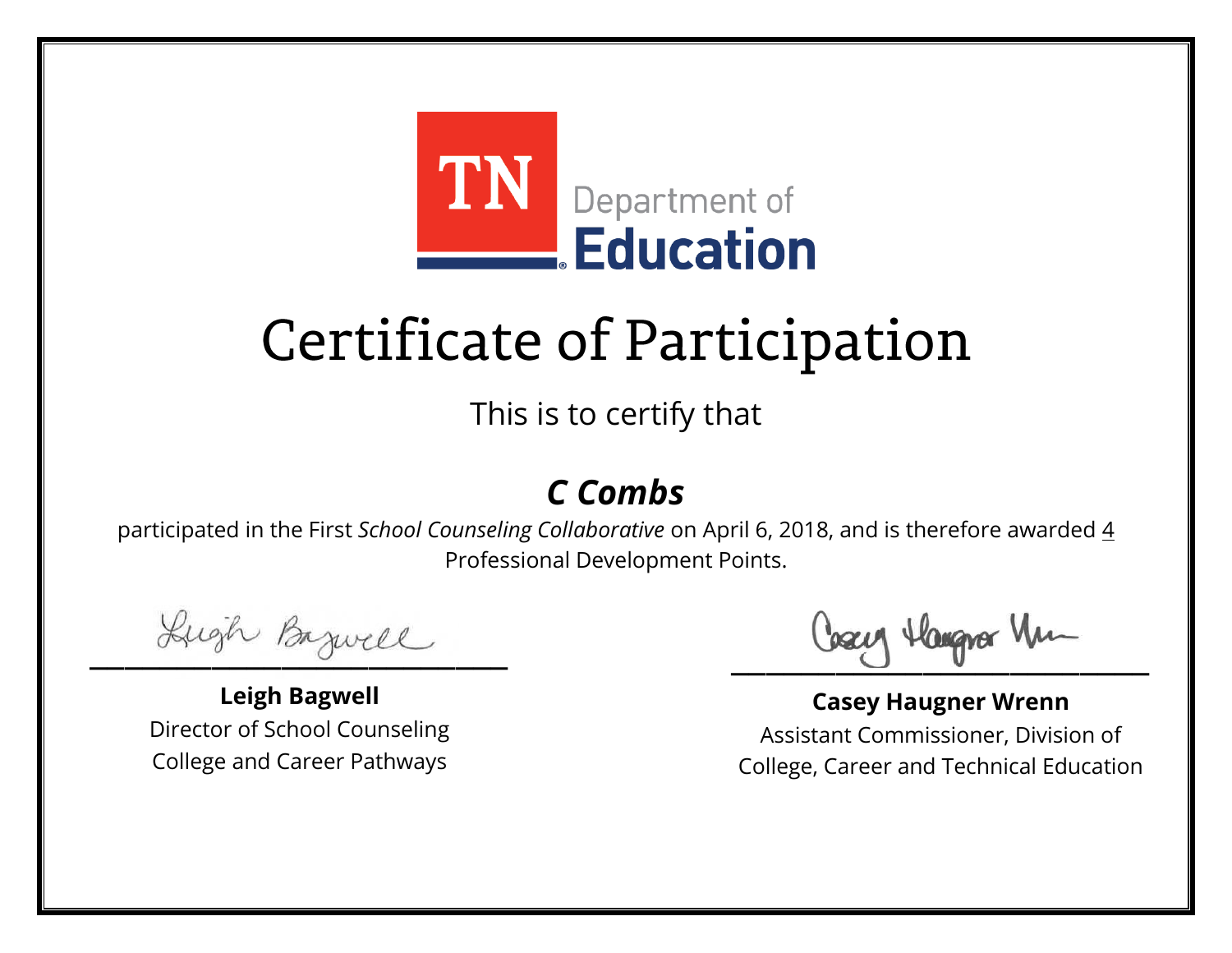

This is to certify that

### *Clanci Tipton*

Lugh Bazwell

**Leigh Bagwell** Director of School Counseling College and Career Pathways

Cosey Hangra Vm

**Casey Haugner Wrenn** Assistant Commissioner, Division of College, Career and Technical Education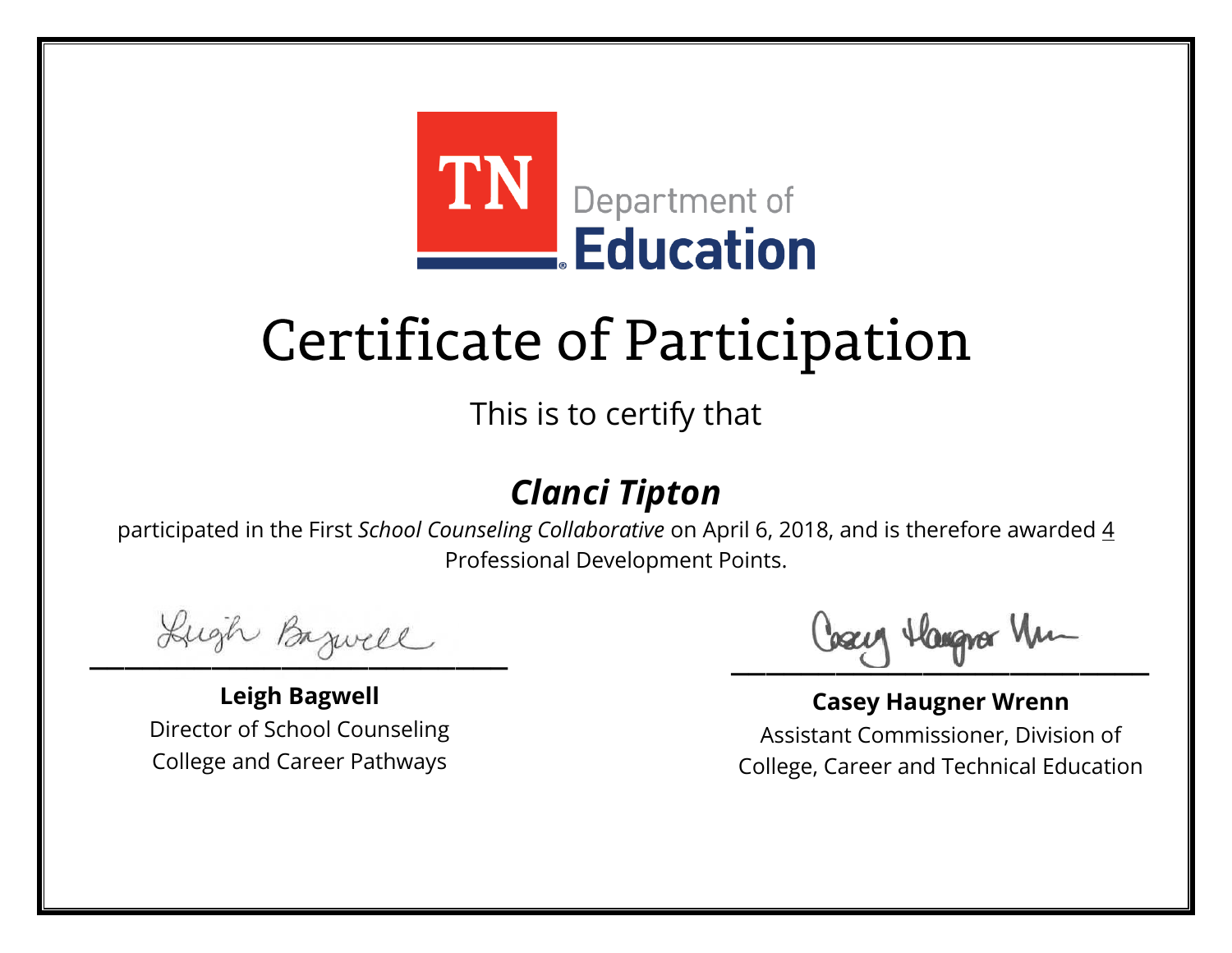

This is to certify that

### *Darrin Burchette*

Lugh Bazwell

**Leigh Bagwell** Director of School Counseling College and Career Pathways

Losey Hangra Vm

**Casey Haugner Wrenn** Assistant Commissioner, Division of College, Career and Technical Education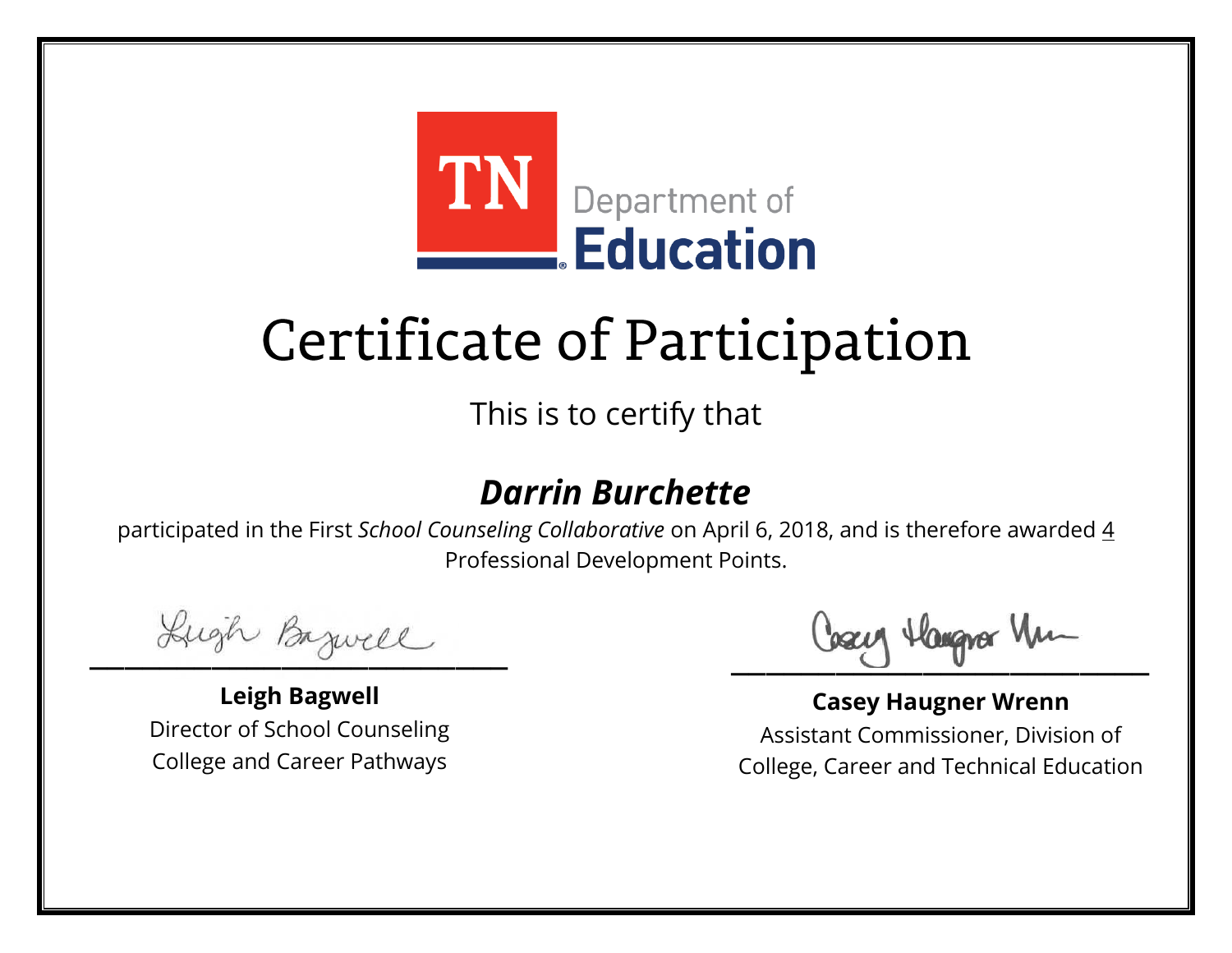

This is to certify that

### *Janea Musick*

Lugh Bazwell

**Leigh Bagwell** Director of School Counseling College and Career Pathways

Cosey Hangra Vm

**Casey Haugner Wrenn** Assistant Commissioner, Division of College, Career and Technical Education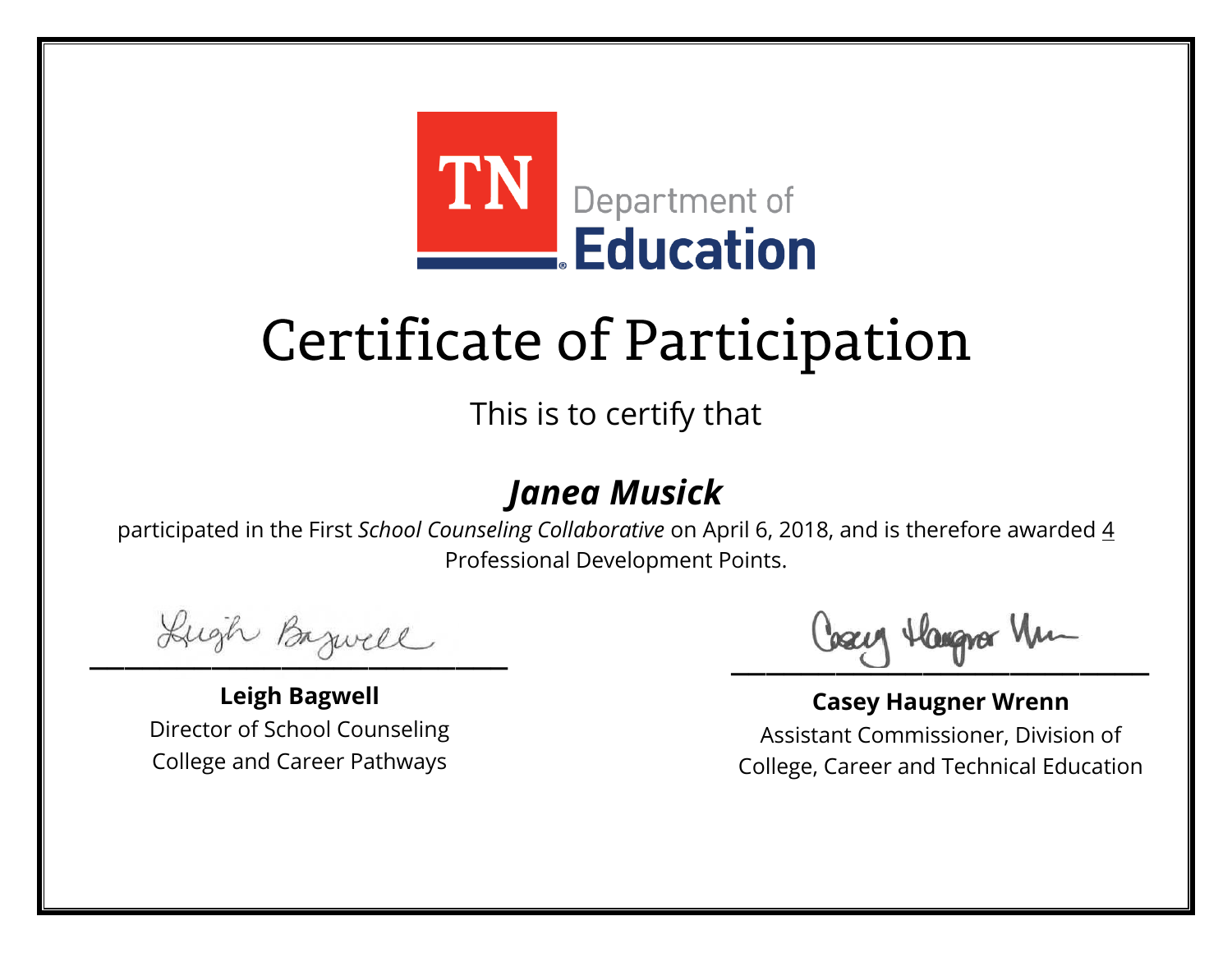

This is to certify that

### *Jennifer Banner*

Lugh Bazwell

**Leigh Bagwell** Director of School Counseling College and Career Pathways

Cosey Hangra Vm

**Casey Haugner Wrenn** Assistant Commissioner, Division of College, Career and Technical Education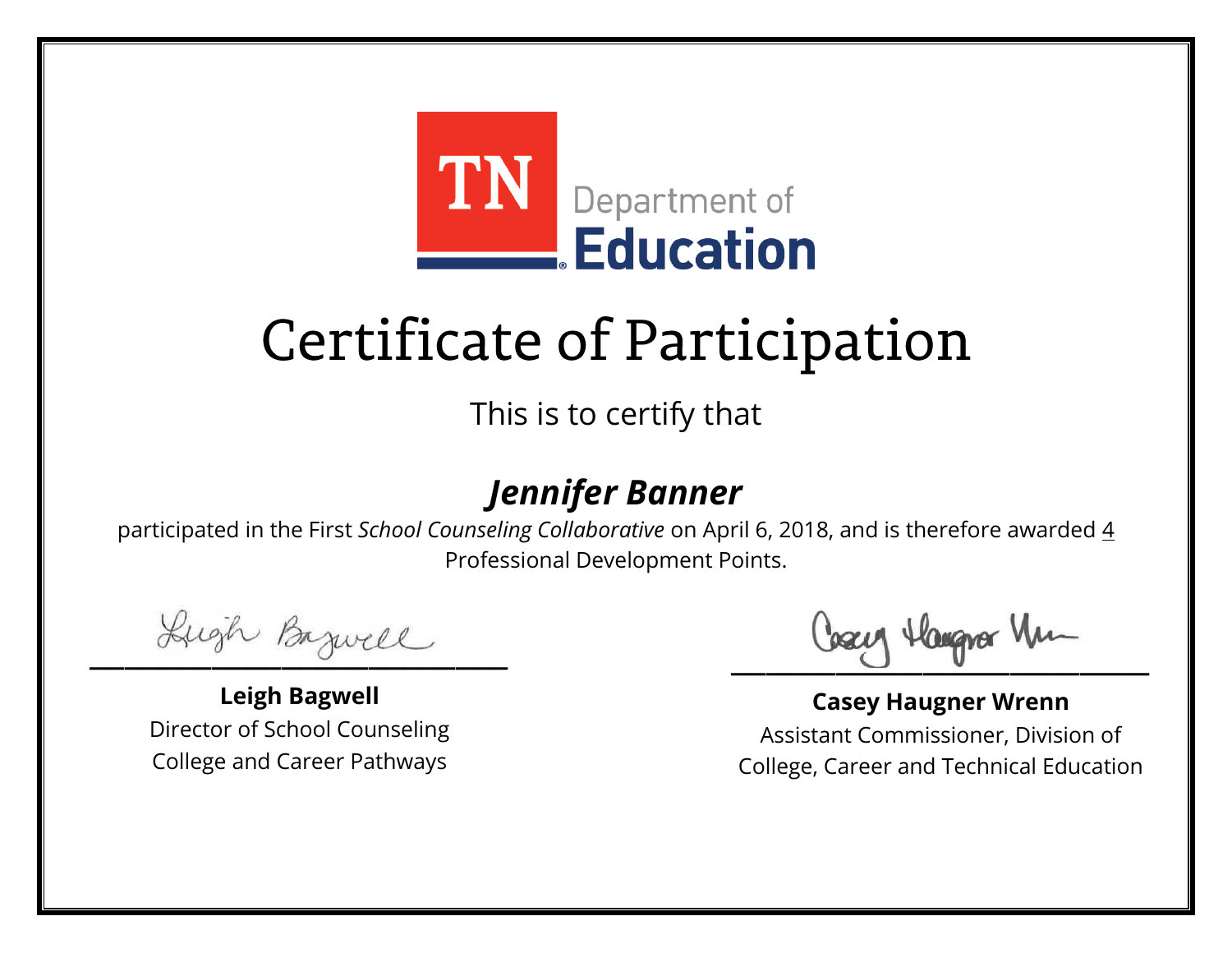

This is to certify that

### *Jennifer Burchett*

Lugh Bazwell

**Leigh Bagwell** Director of School Counseling College and Career Pathways

Losey Hangra Vm

**Casey Haugner Wrenn** Assistant Commissioner, Division of College, Career and Technical Education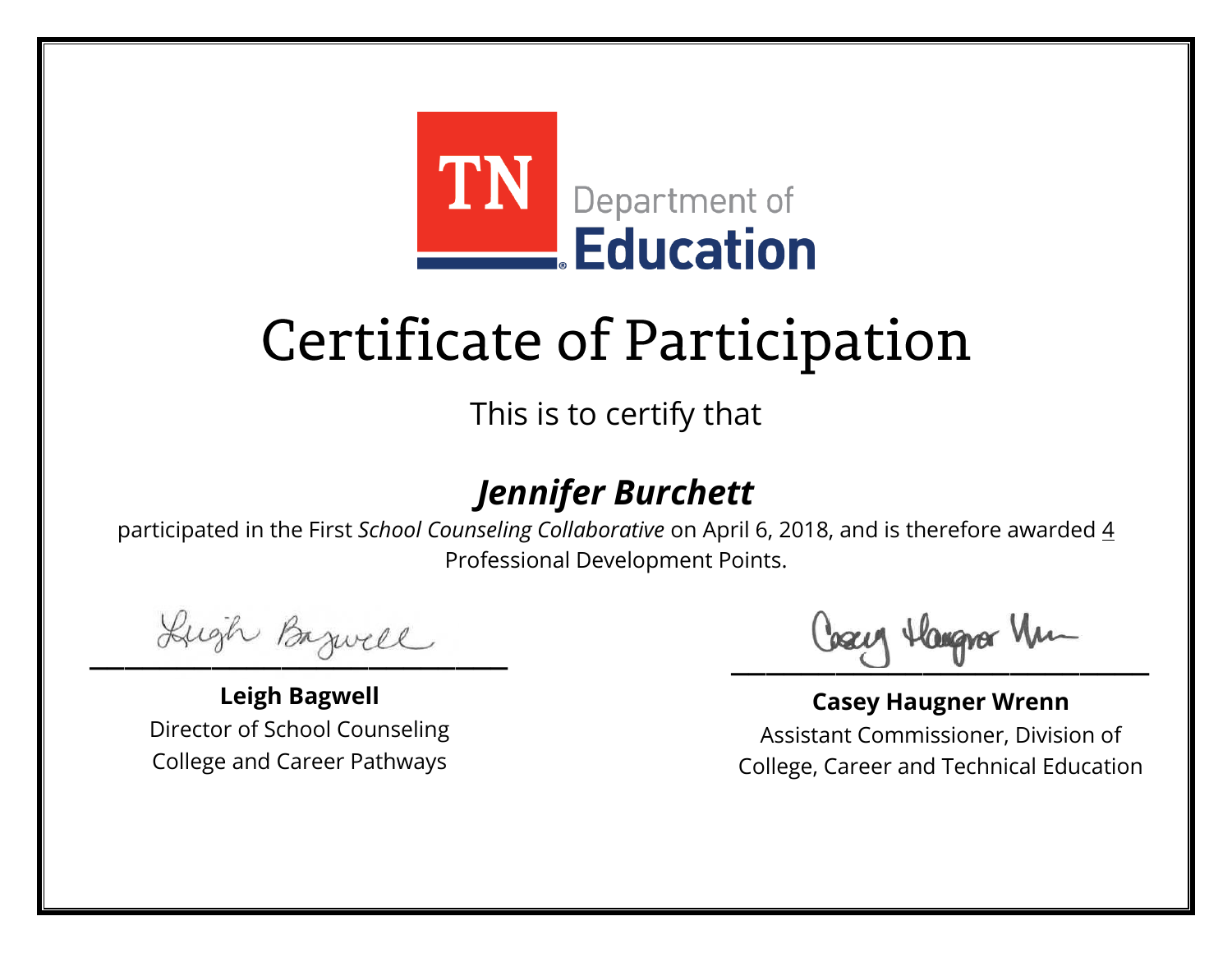

This is to certify that

### *Jennifer Carpenter*

Lugh Bazwell

**Leigh Bagwell** Director of School Counseling College and Career Pathways

Losey Hangra Vm

**Casey Haugner Wrenn** Assistant Commissioner, Division of College, Career and Technical Education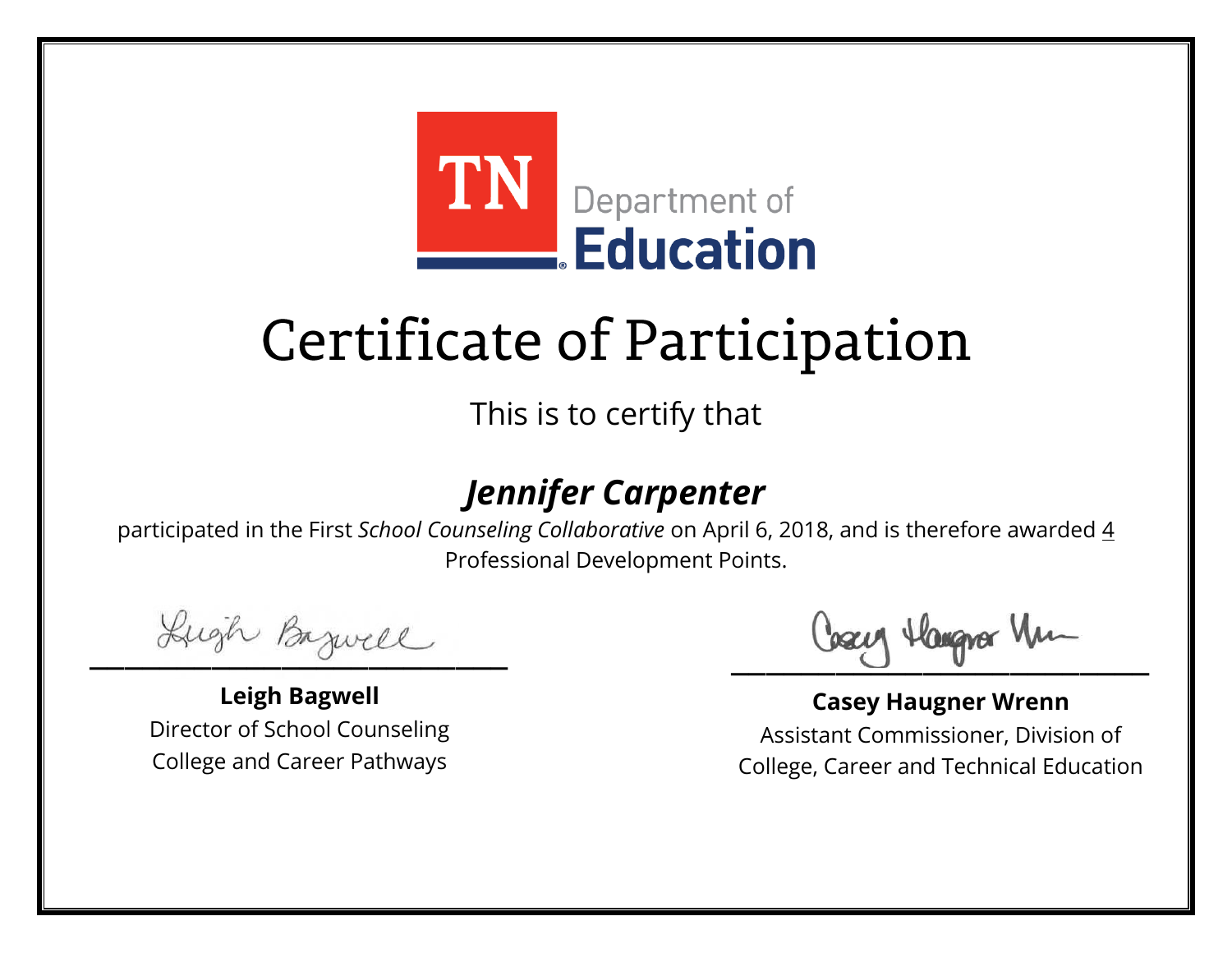

This is to certify that

### *Jennifer Ellis*

Lugh Bazwell

**Leigh Bagwell** Director of School Counseling College and Career Pathways

Cosey Hangra Vm

**Casey Haugner Wrenn** Assistant Commissioner, Division of College, Career and Technical Education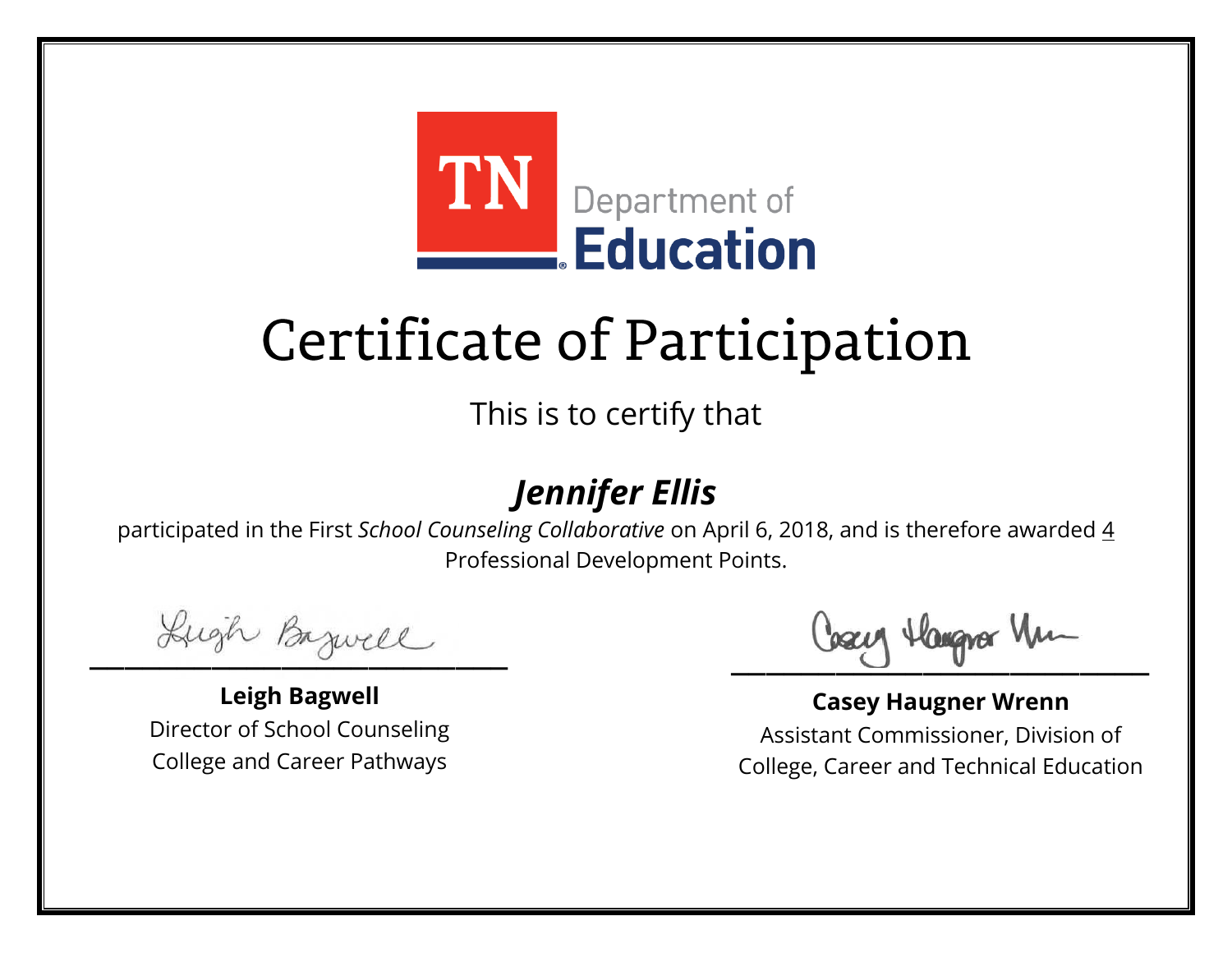

This is to certify that

### *Jennifer Goodman*

Lugh Bazwell

**Leigh Bagwell** Director of School Counseling College and Career Pathways

Losey Hangra Vm

**Casey Haugner Wrenn** Assistant Commissioner, Division of College, Career and Technical Education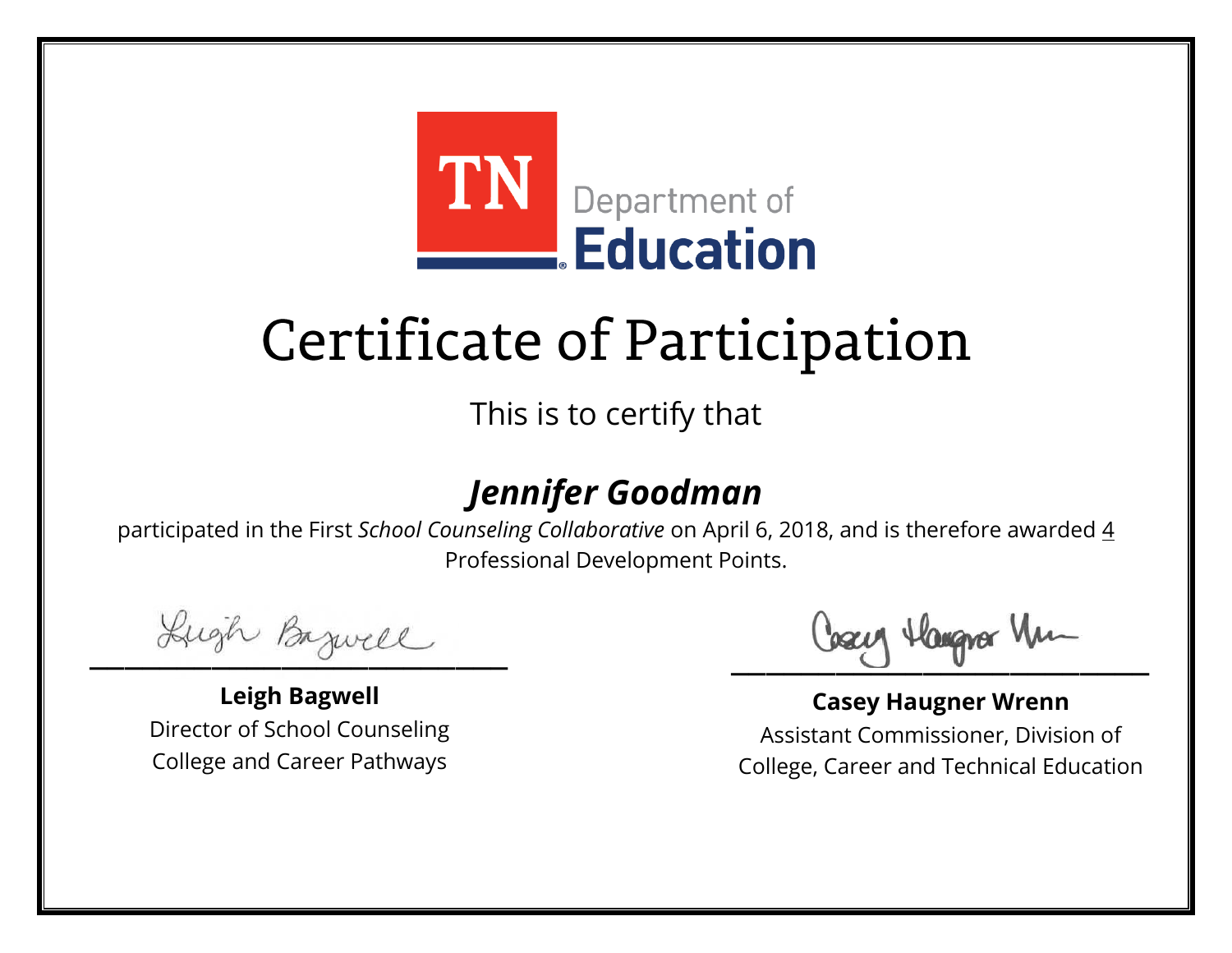

This is to certify that

### *Johnathan Odom*

Lugh Bazwell

**Leigh Bagwell** Director of School Counseling College and Career Pathways

Losey Hangra Vm

**Casey Haugner Wrenn** Assistant Commissioner, Division of College, Career and Technical Education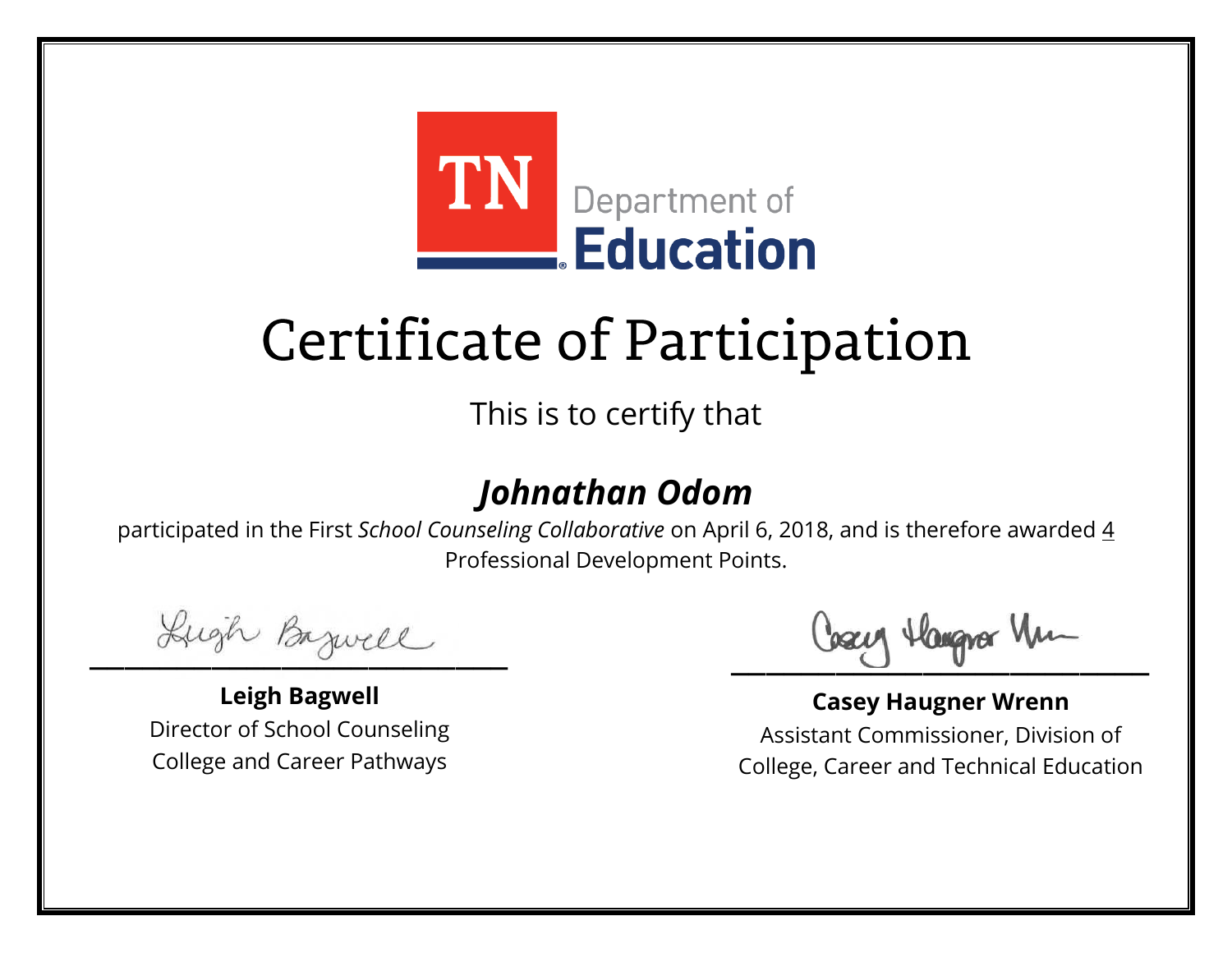

This is to certify that

### *Julia Beyersdorf*

Lugh Bazwell

**Leigh Bagwell** Director of School Counseling College and Career Pathways

Cosey Hangra Vm

**Casey Haugner Wrenn** Assistant Commissioner, Division of College, Career and Technical Education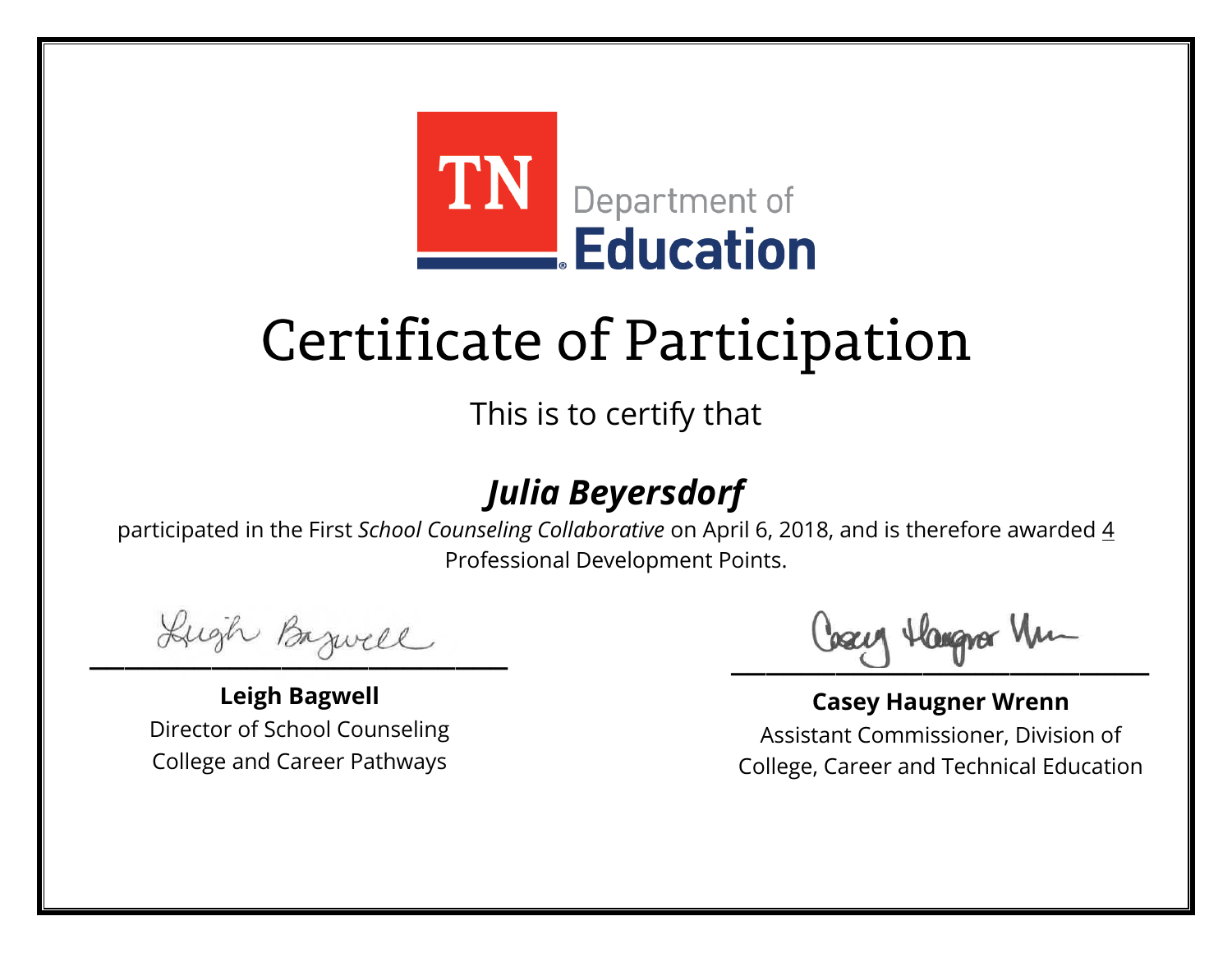

This is to certify that

### *Julie Gentry*

Lugh Bazwell

**Leigh Bagwell** Director of School Counseling College and Career Pathways

Cosey Hangra Vm

**Casey Haugner Wrenn** Assistant Commissioner, Division of College, Career and Technical Education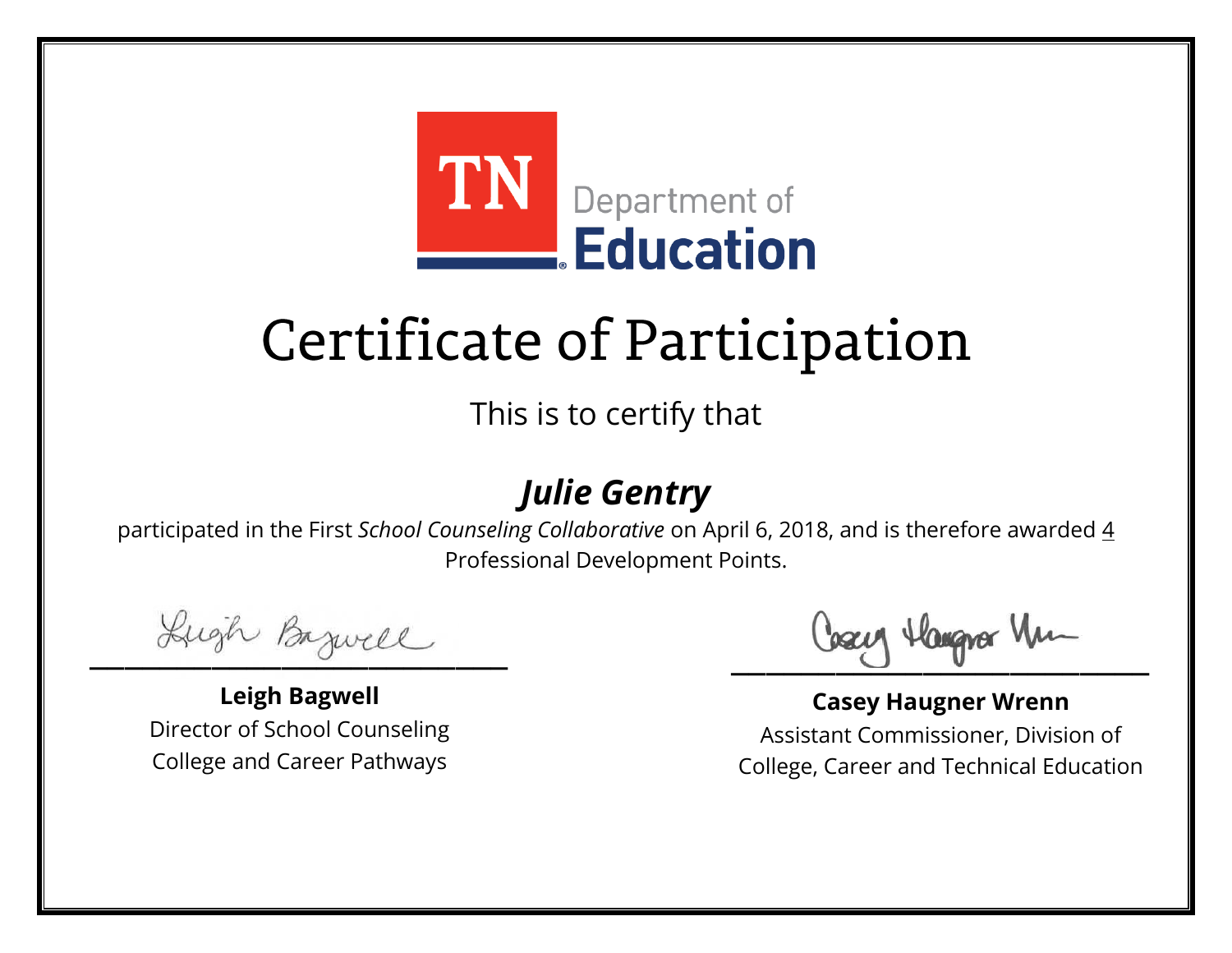

This is to certify that

### *Kelly Millca*

Lugh Bazwell

**Leigh Bagwell** Director of School Counseling College and Career Pathways

Cosey Hangra Vm

**Casey Haugner Wrenn** Assistant Commissioner, Division of College, Career and Technical Education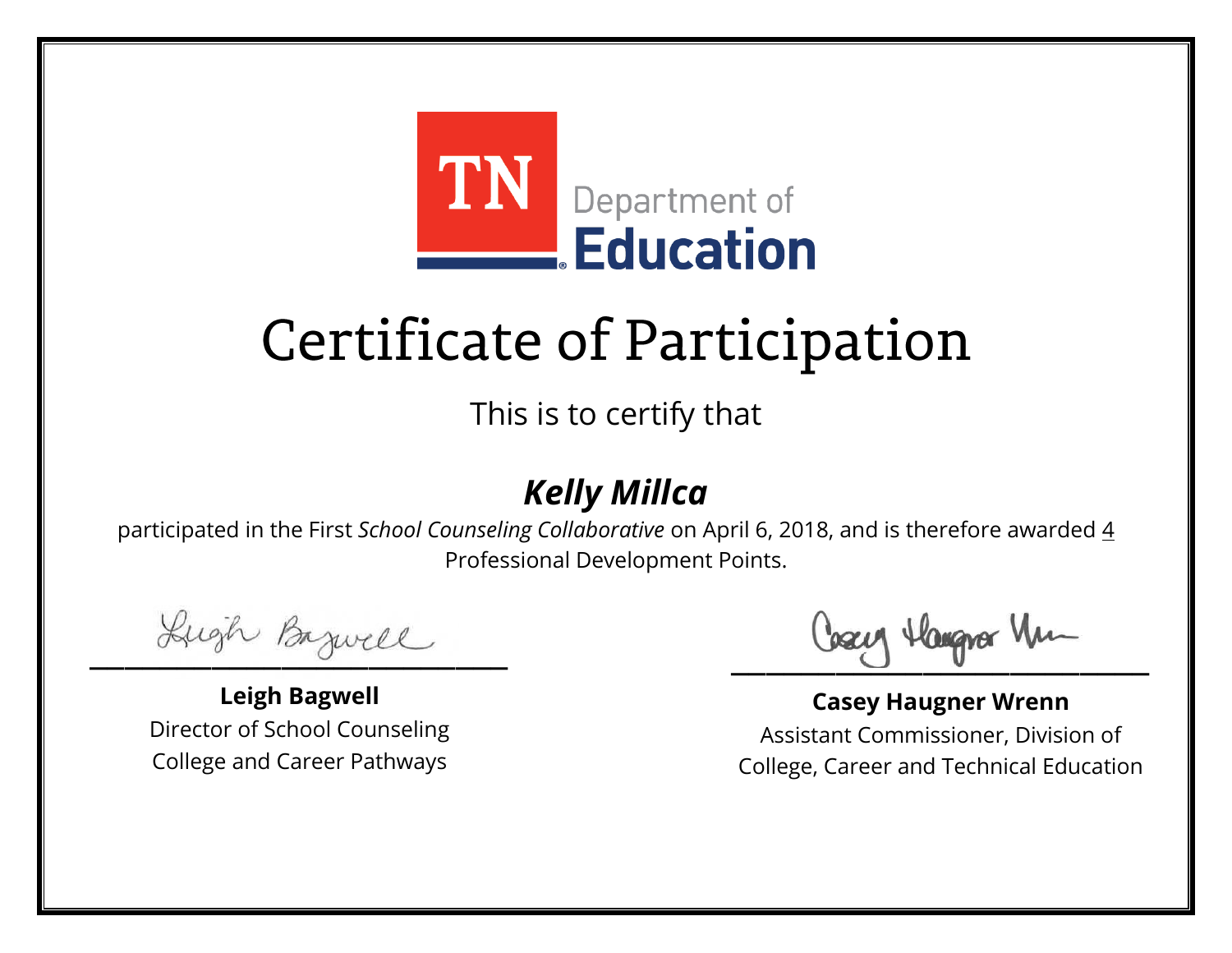

This is to certify that

### *Kelly Miller*

Lugh Bazwell

**Leigh Bagwell** Director of School Counseling College and Career Pathways

Cosey Hangra Vm

**Casey Haugner Wrenn** Assistant Commissioner, Division of College, Career and Technical Education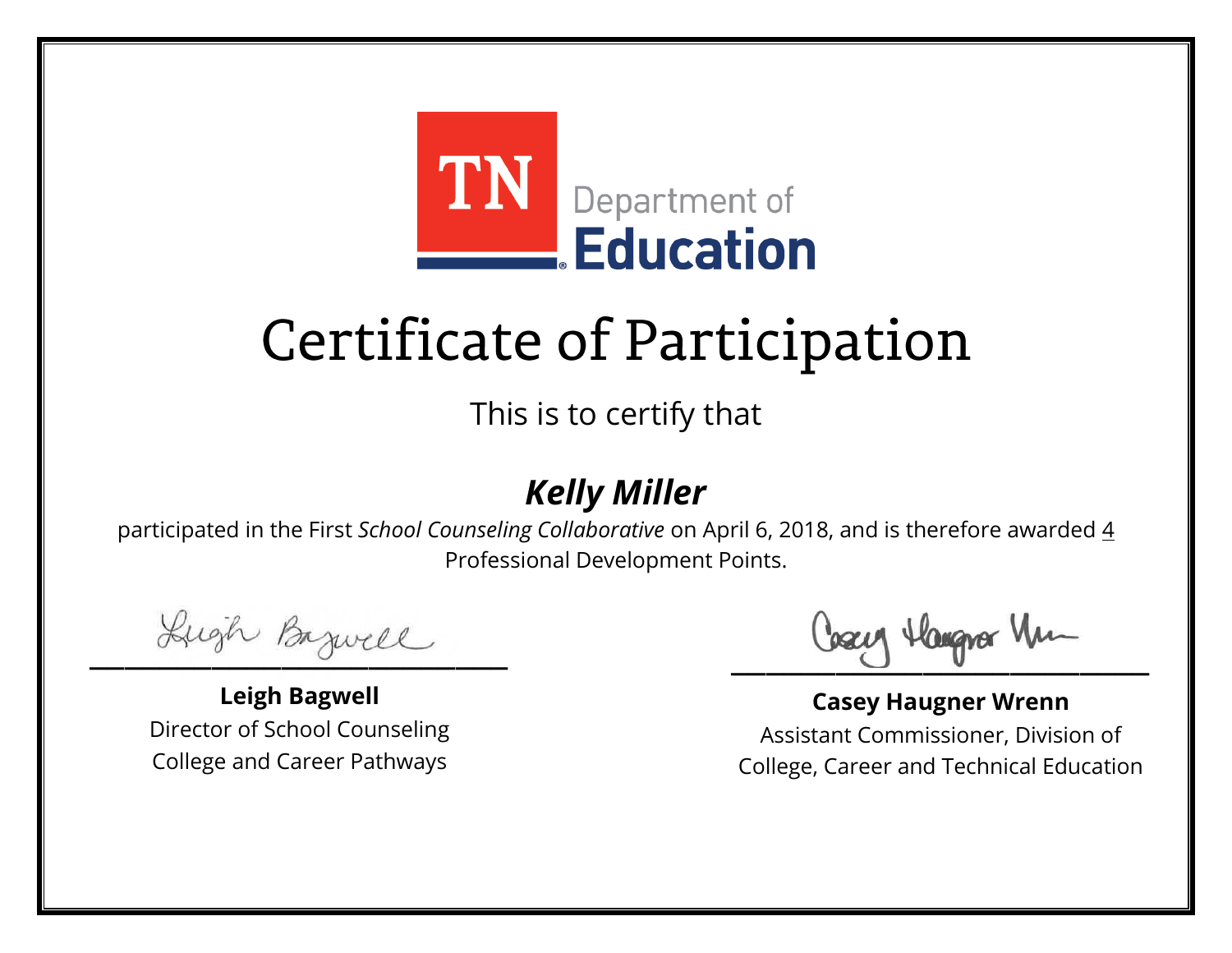

This is to certify that

### *Kim Oaks-Blair*

Lugh Bazwell

**Leigh Bagwell** Director of School Counseling College and Career Pathways

Cosey Hangra Vm

**Casey Haugner Wrenn** Assistant Commissioner, Division of College, Career and Technical Education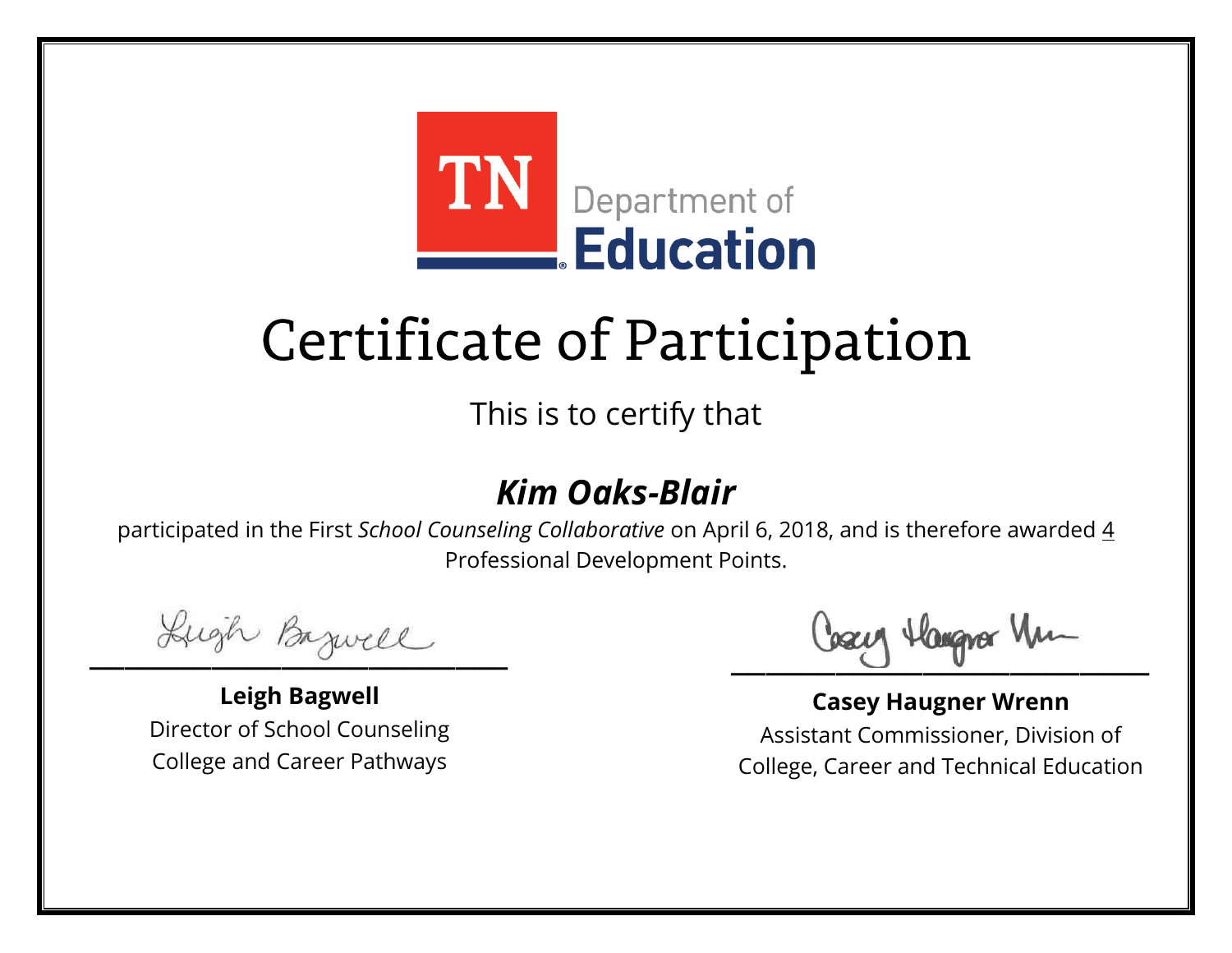

This is to certify that

#### *Lenay Laws*

Lugh Bazwell

**Leigh Bagwell** Director of School Counseling College and Career Pathways

Cosey Hangra Vm

**Casey Haugner Wrenn** Assistant Commissioner, Division of College, Career and Technical Education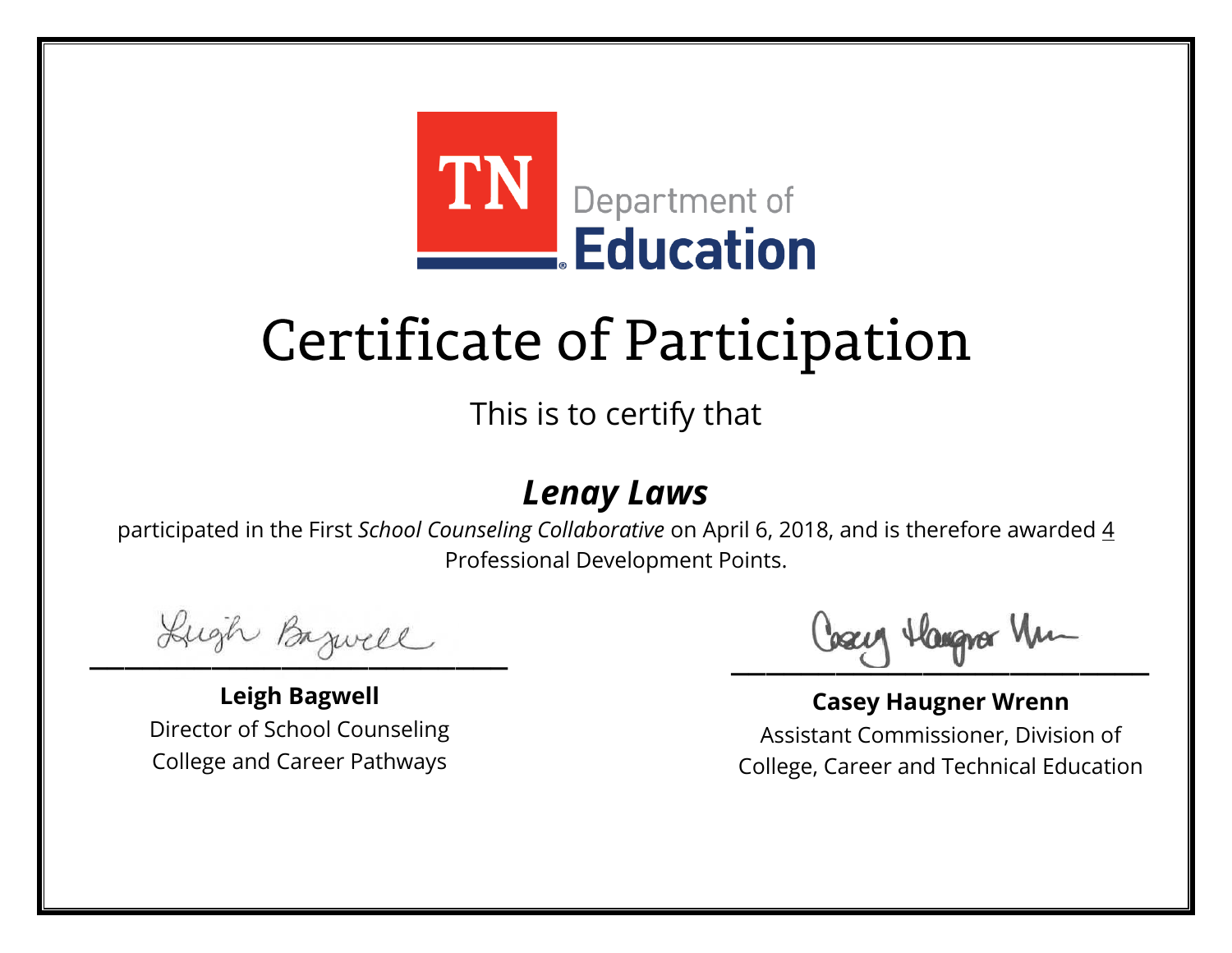

This is to certify that

### *Linda Creamer*

Lugh Bazwell

**Leigh Bagwell** Director of School Counseling College and Career Pathways

Losey Hangra Vm

**Casey Haugner Wrenn** Assistant Commissioner, Division of College, Career and Technical Education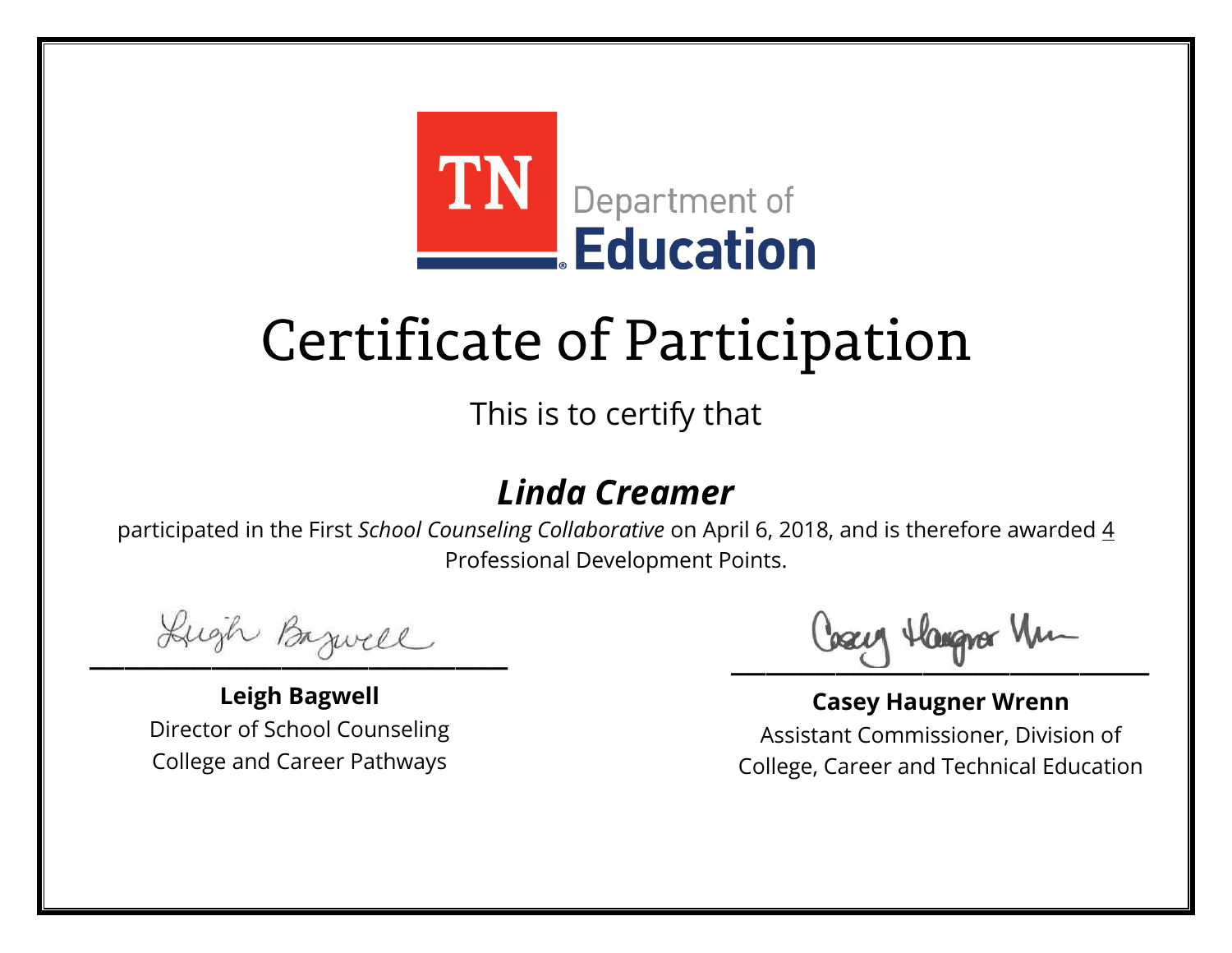

This is to certify that

### *Lorie McCorkie*

Lugh Bazwell

**Leigh Bagwell** Director of School Counseling College and Career Pathways

Losey Hangra Vm

**Casey Haugner Wrenn** Assistant Commissioner, Division of College, Career and Technical Education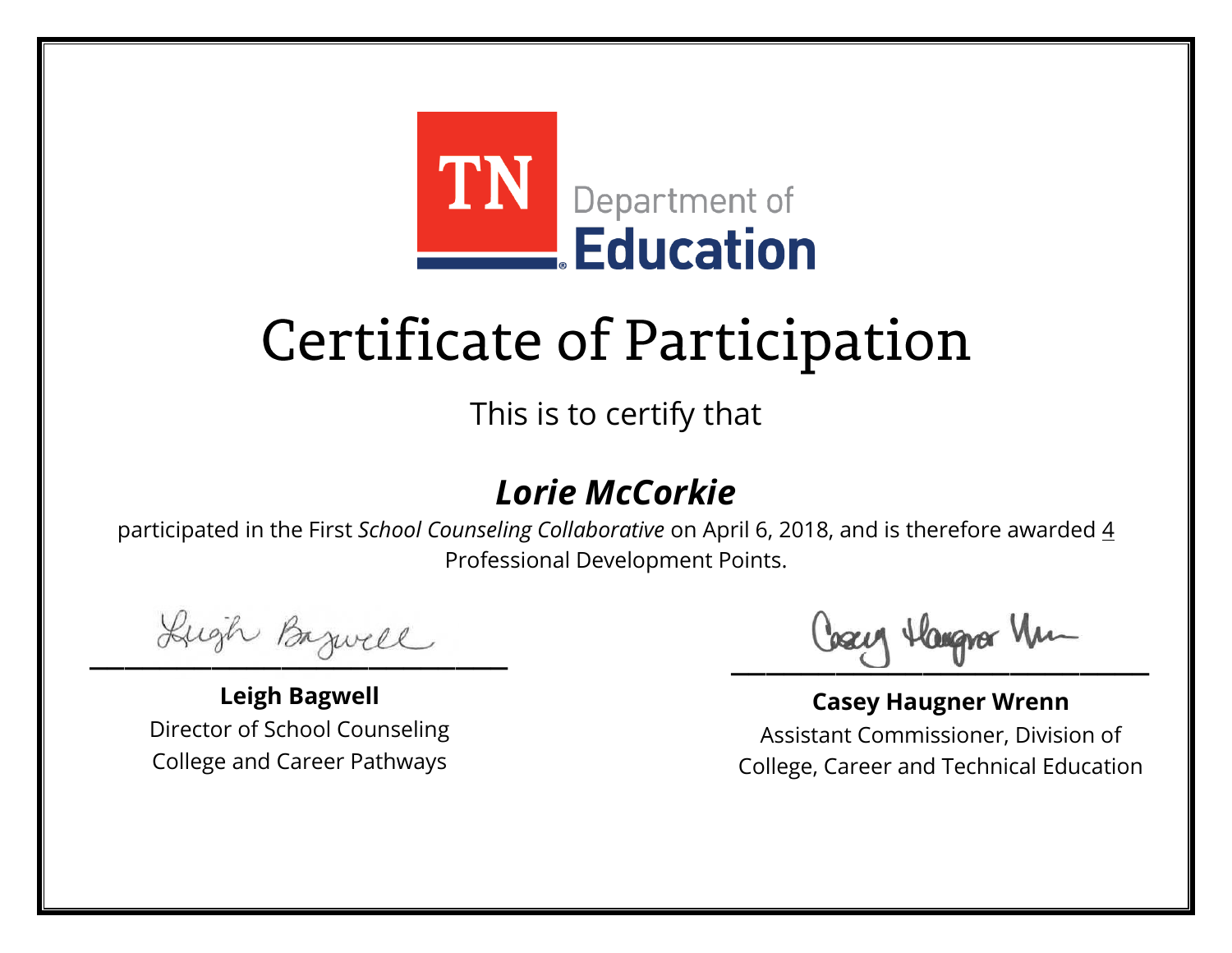

This is to certify that

#### *Marcia Brewer*

Lugh Bazwell

**Leigh Bagwell** Director of School Counseling College and Career Pathways

Cosey Hangra Vm

**Casey Haugner Wrenn** Assistant Commissioner, Division of College, Career and Technical Education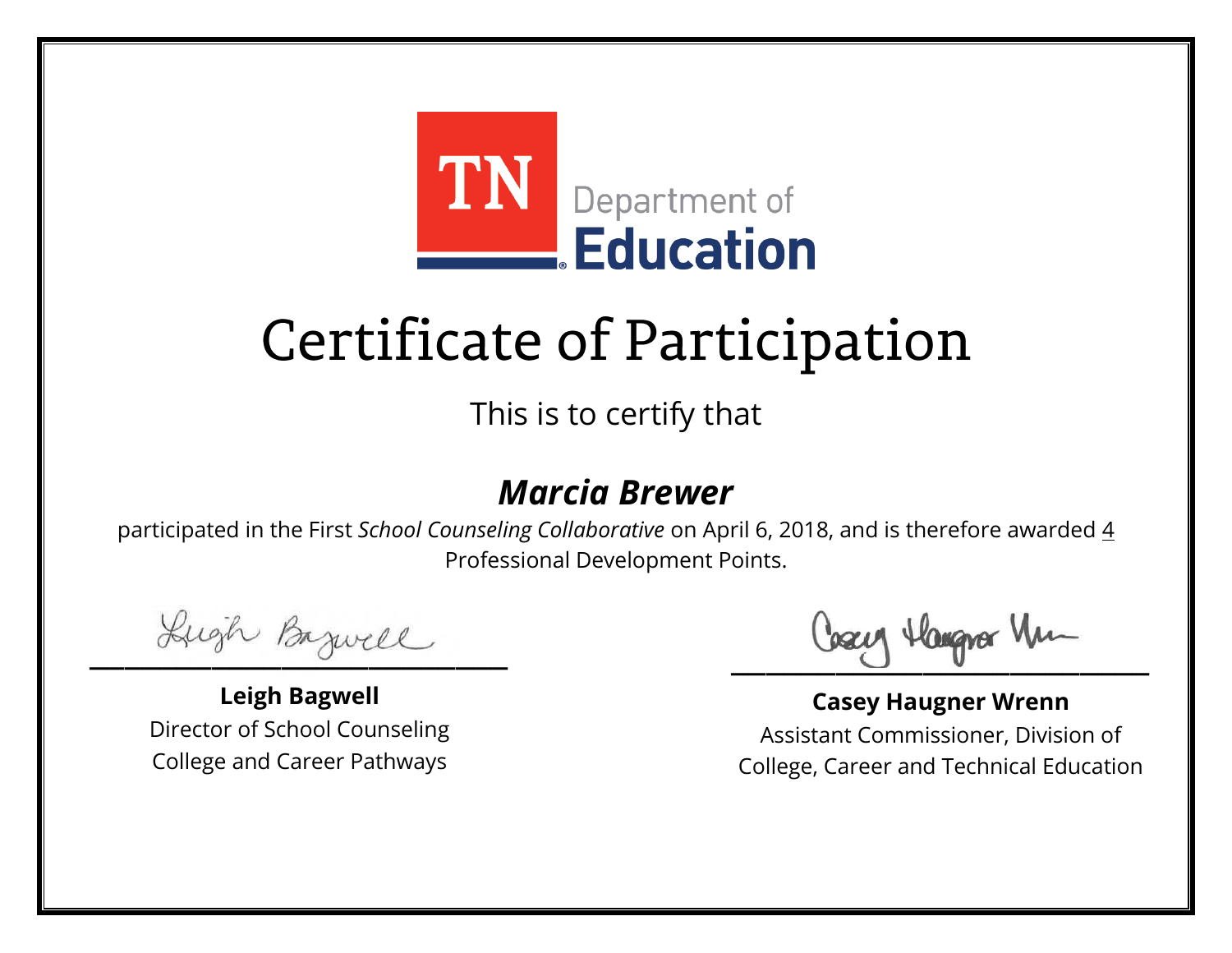

This is to certify that

### *McKenzie Caldwell*

Lugh Bazwell

**Leigh Bagwell** Director of School Counseling College and Career Pathways

Losey Hangra Vm

**Casey Haugner Wrenn** Assistant Commissioner, Division of College, Career and Technical Education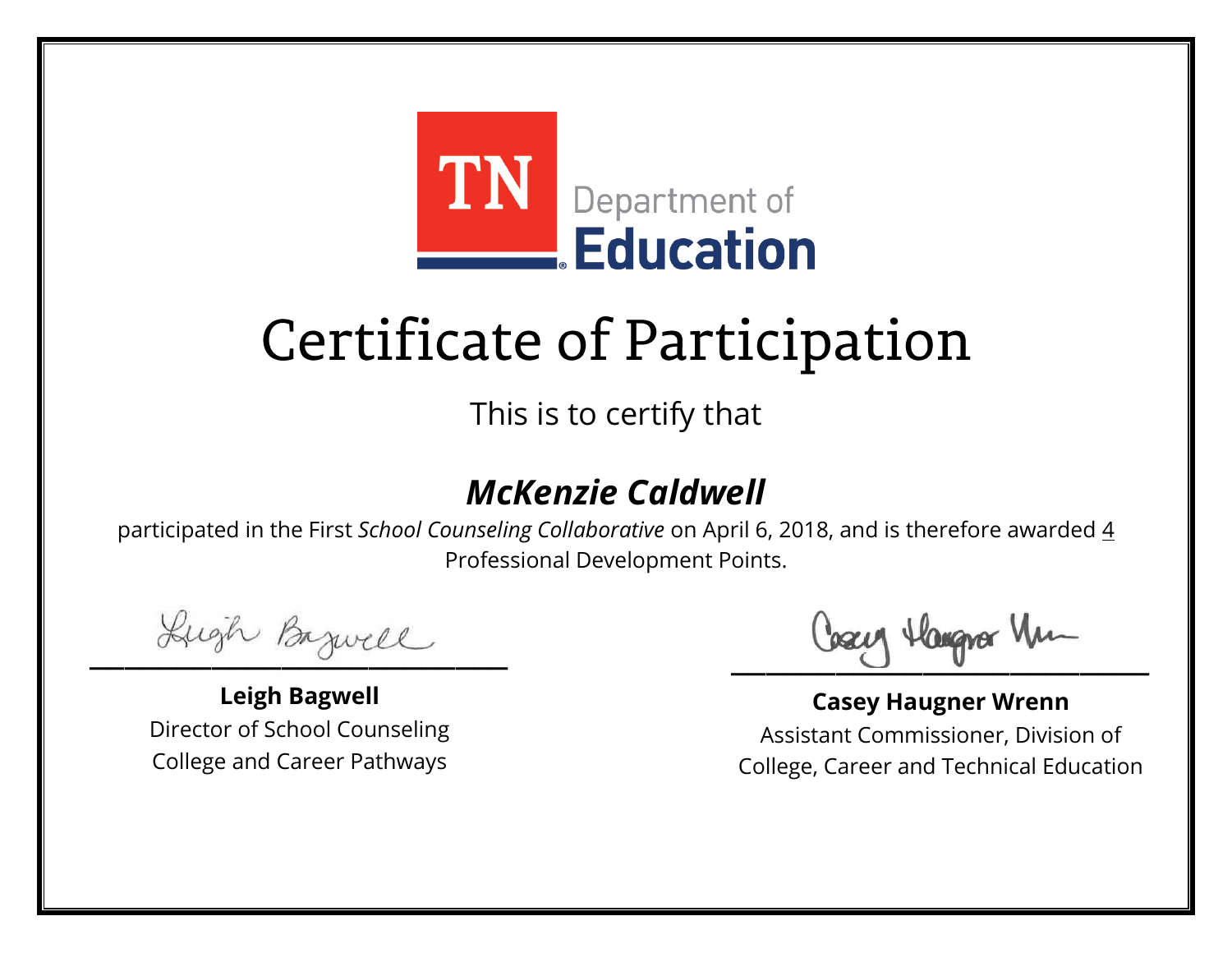

This is to certify that

### *Melody Johnson*

Lugh Bazwell

**Leigh Bagwell** Director of School Counseling College and Career Pathways

Cosey Hangra Vm

**Casey Haugner Wrenn** Assistant Commissioner, Division of College, Career and Technical Education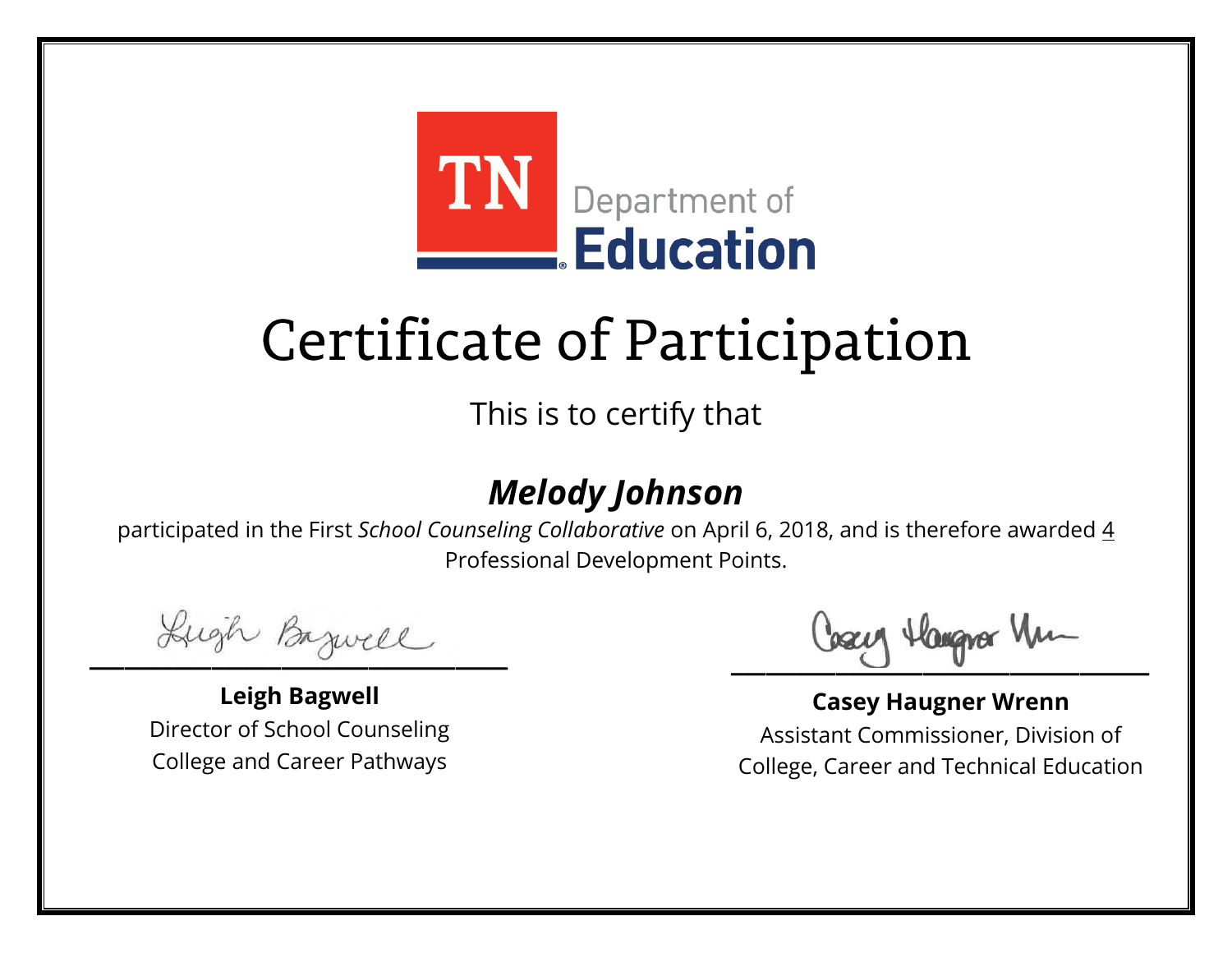

This is to certify that

### *Polly Holtamp*

Lugh Bazwell

**Leigh Bagwell** Director of School Counseling College and Career Pathways

Cosey Hangra Vm

**Casey Haugner Wrenn** Assistant Commissioner, Division of College, Career and Technical Education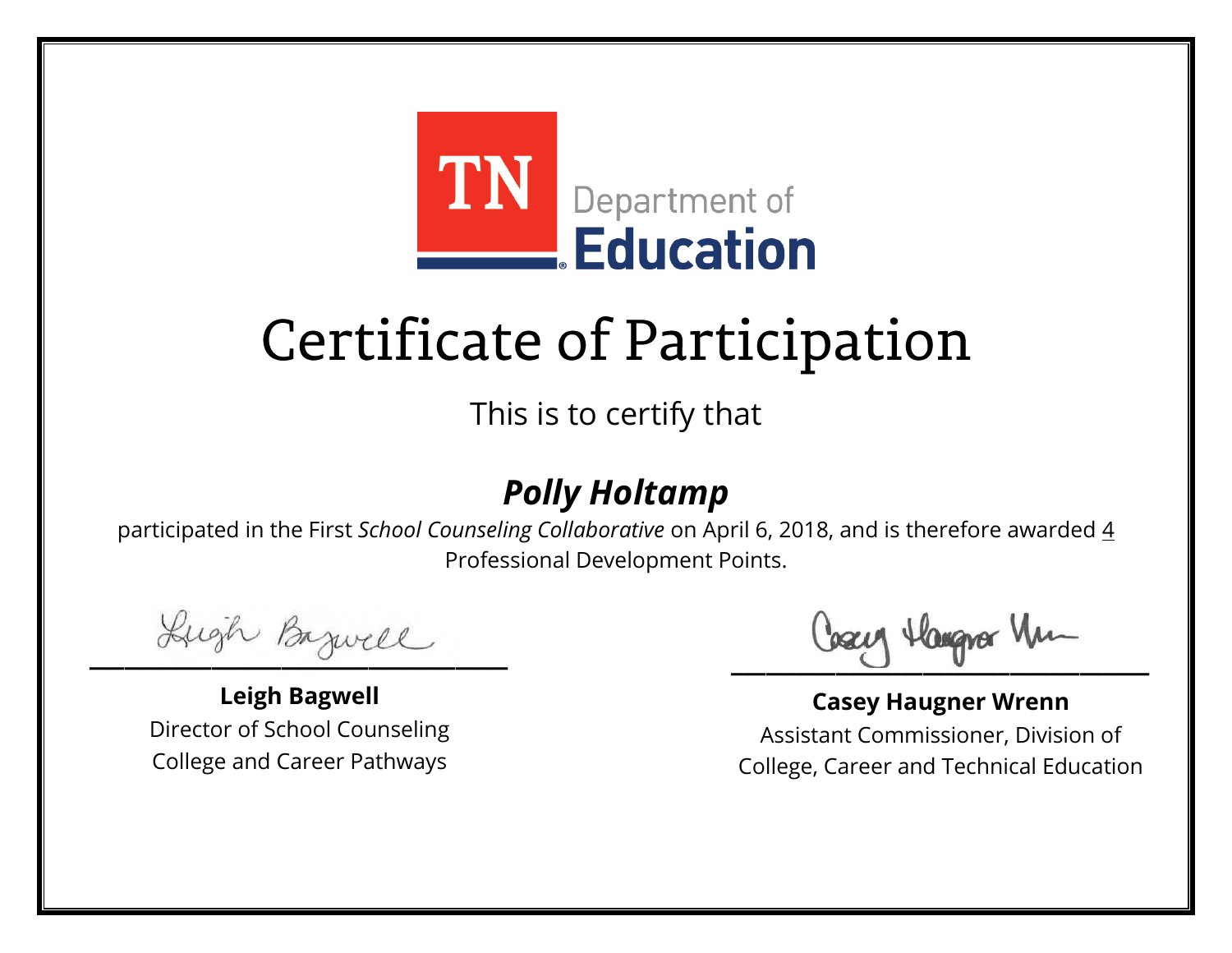

This is to certify that

### *Regina Cox*

Lugh Bazwell

**Leigh Bagwell** Director of School Counseling College and Career Pathways

Cosey Hangra Vm

**Casey Haugner Wrenn** Assistant Commissioner, Division of College, Career and Technical Education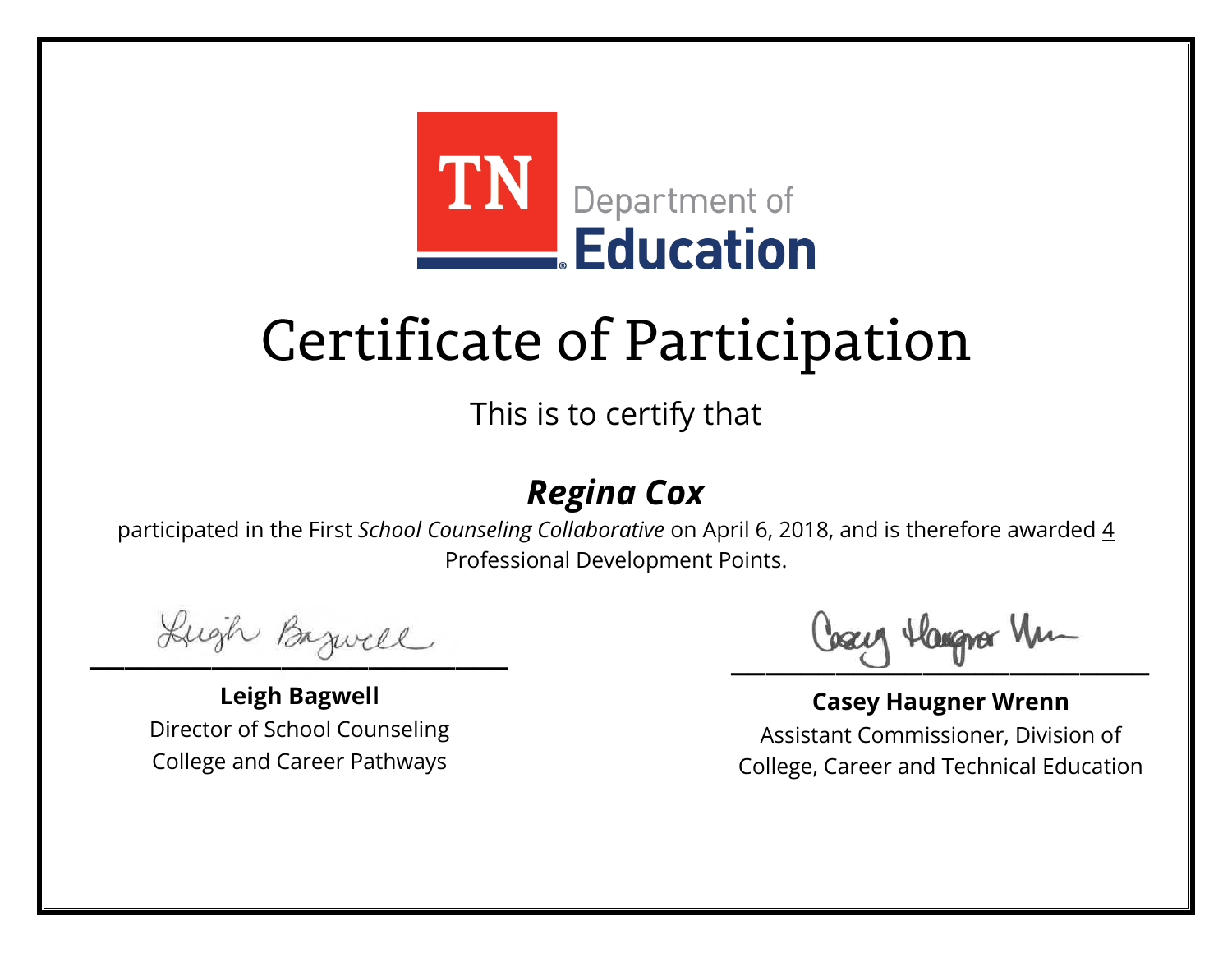

This is to certify that

### *Robin Murphy*

Lugh Bazwell

**Leigh Bagwell** Director of School Counseling College and Career Pathways

Cosey Hangra Vm

**Casey Haugner Wrenn** Assistant Commissioner, Division of College, Career and Technical Education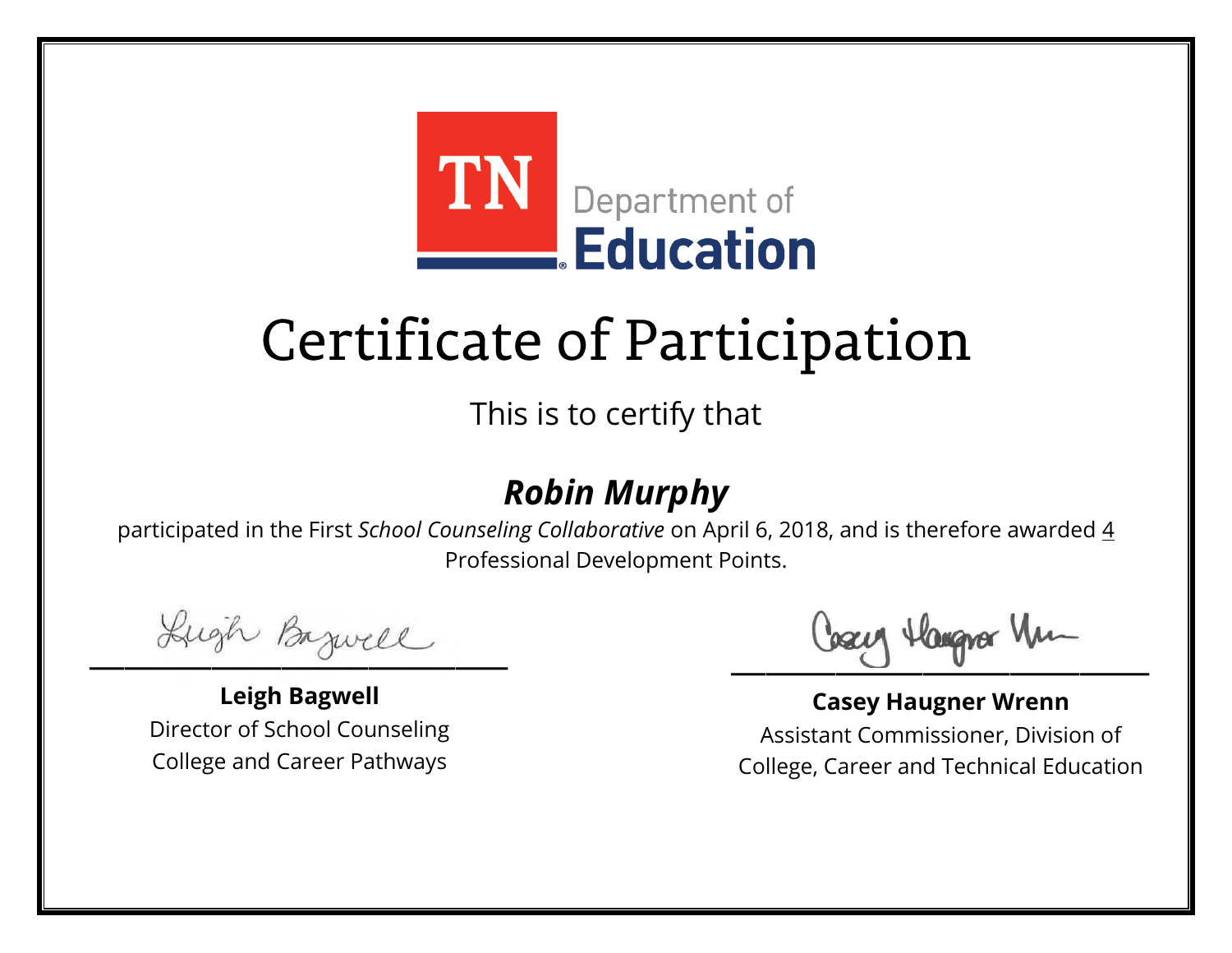

This is to certify that

### *Sarah Daniels*

Lugh Bazwell

**Leigh Bagwell** Director of School Counseling College and Career Pathways

Cosey Hangra Vm

**Casey Haugner Wrenn** Assistant Commissioner, Division of College, Career and Technical Education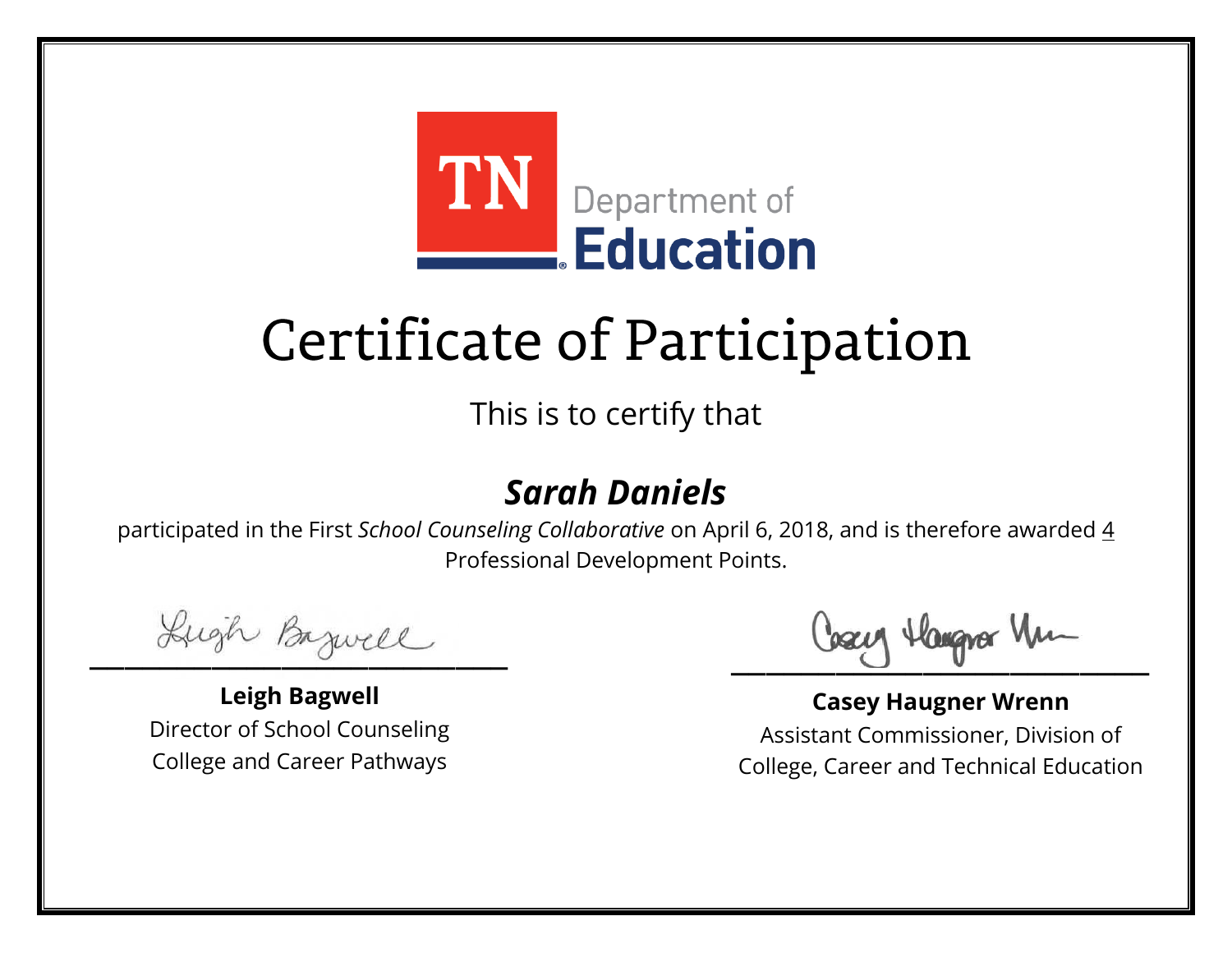

This is to certify that

### *Scott Lyons*

Lugh Bazwell

**Leigh Bagwell** Director of School Counseling College and Career Pathways

Cosey Hangra Vm

**Casey Haugner Wrenn** Assistant Commissioner, Division of College, Career and Technical Education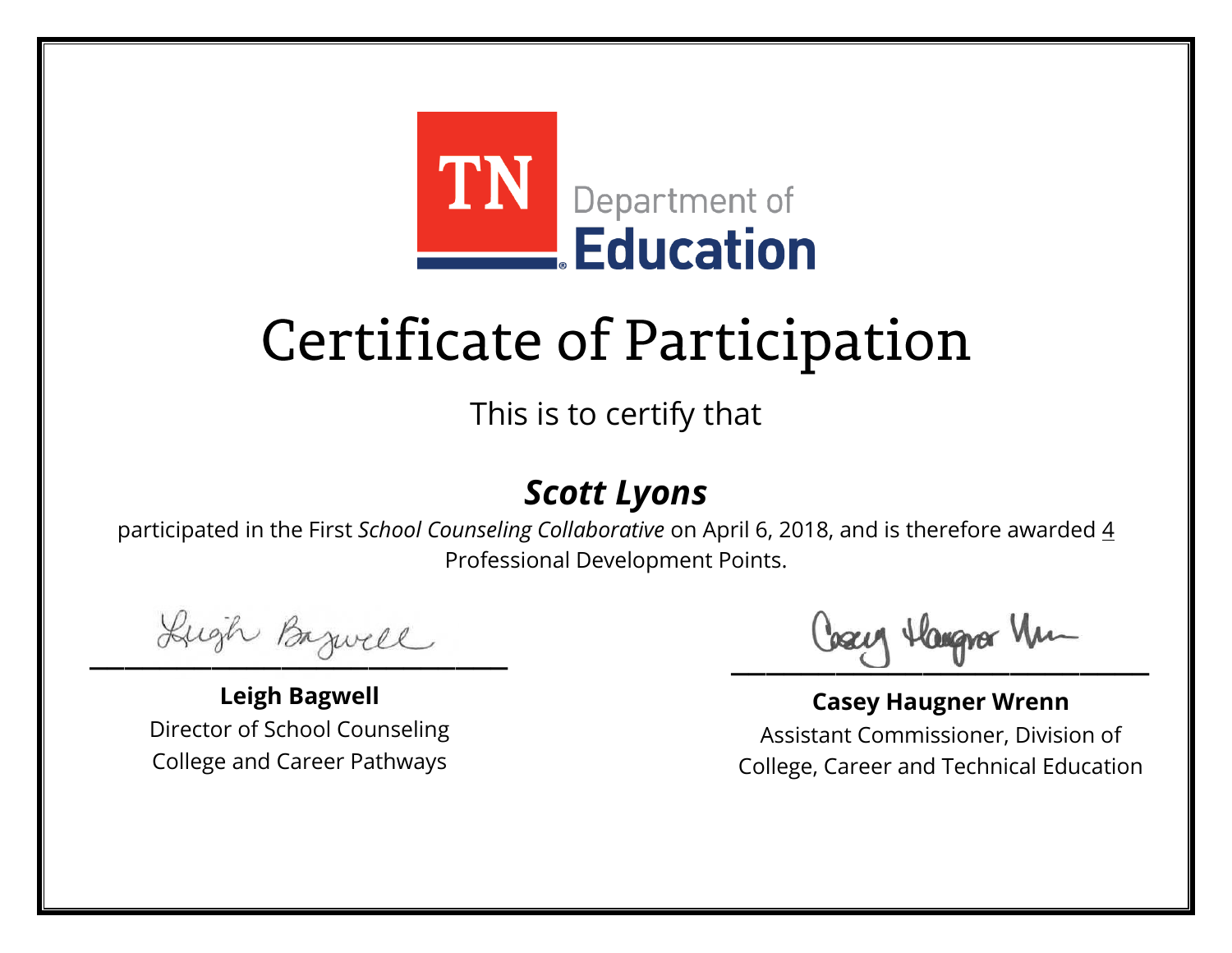

This is to certify that

### *Shelle McKinney*

Lugh Bazwell

**Leigh Bagwell** Director of School Counseling College and Career Pathways

Losey Hangra Vm

**Casey Haugner Wrenn** Assistant Commissioner, Division of College, Career and Technical Education